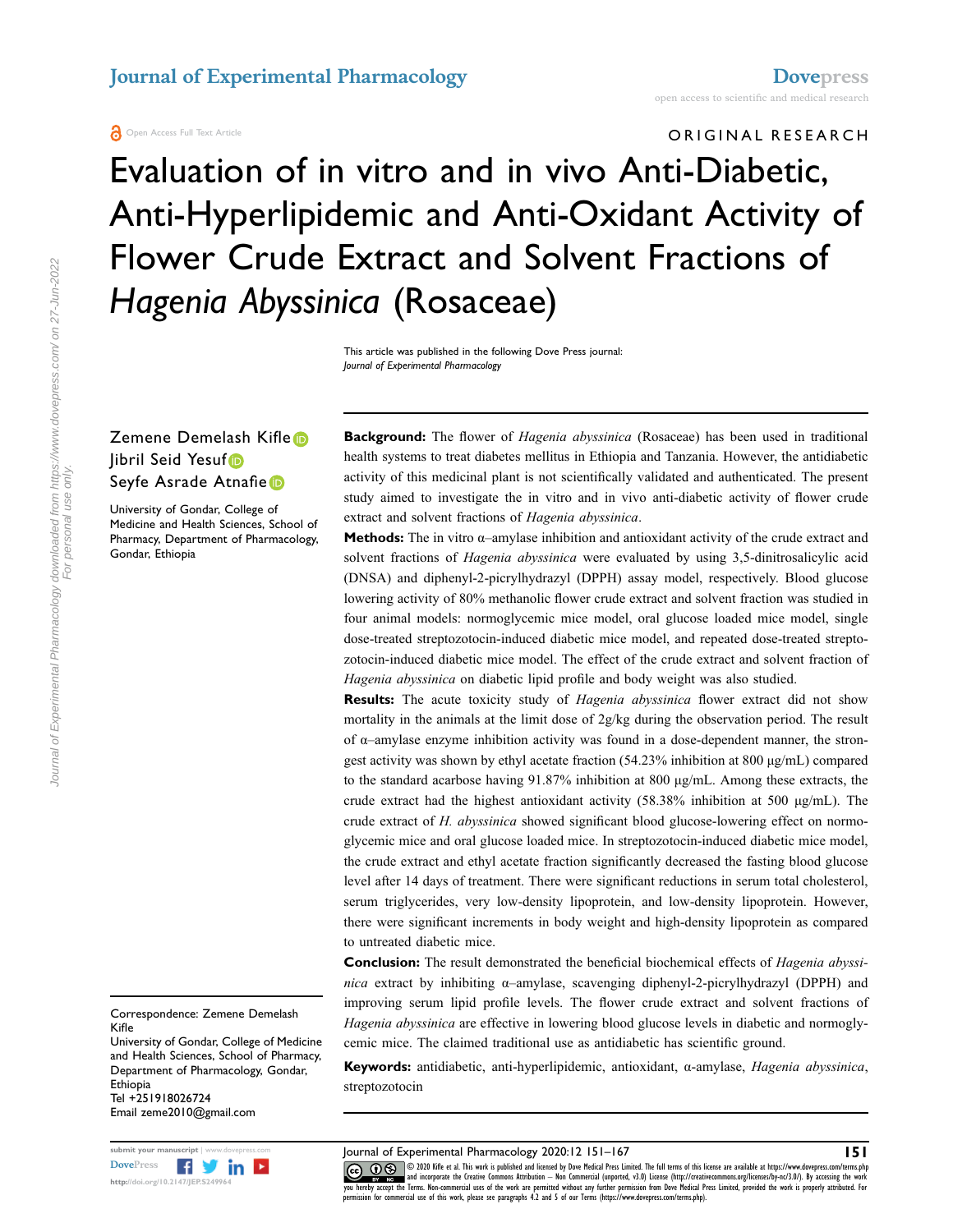#### Introduction

<span id="page-1-0"></span>Diabetes mellitus is a serious, chronic and heterogeneous group of metabolic disorders characterized by persistent hyperglycemia due to alteration in carbohydrate, fat and protein metabolism caused by inherited and/or acquired deficiency in production of insulin and/or by the ineffectiveness of the insulin produced.<sup>1–[3](#page-14-1)</sup> Chronic hyperglycemia during diabetes is associated with dysfunction of eyes, kidneys, nerves, heart, and blood vessels. Its complication mostly associated with dyslipidemia increased oxidative stress and consequently an alteration in the body's antioxidant defense system.<sup>[4](#page-14-2)</sup> Worldwide, the number of people with diabetes has considerably increased between 1980 and 2014, rising from 108 million to around four times higher. The global prevalence of diabetes has grown-up from 4.7% in 1980 to 8.5% in 2014, during which time prevalence has increased or at best remained unchanged in every country.[5](#page-14-3)

<span id="page-1-4"></span><span id="page-1-3"></span><span id="page-1-2"></span><span id="page-1-1"></span>Alternative systems of medicine based on plant extracts have thrived through the ages and are still practiced by a large population for the management of diabetes.<sup>6</sup> Globally, medicinal plants have been used as a source of medicine and 80–85% of populations rely on these medicinal plants using the extracts or their active components as a traditional med-icine to meet their primary health-care needs.<sup>[7](#page-14-5)</sup> The world health organization expert committee on diabetes also suggested that medicinal herbs be further investigated as they are repetitively considered to be less toxic and side effects.<sup>5</sup> Recently, herbal medicines are ahead importance due to their high margin of safety. There are several medicinal plants well recognized for their medicinal usage for treating diabetes mellitus in the traditional system of medicine. However, some of them have been studied systematically and scientifically for their antidiabetic efficacy.<sup>[8](#page-14-6)</sup> Some of herbal drugs with proven antidiabetic and related beneficial effects used in treatment of diabetes are Allium sativum, Aloe vera, Coccinia indica, Eugenia jambolana, Ficus benga/ ensis, Momordica charantia, Ocimum sanctum syn., Trigonella, foenum graecum, Vernonia amygdalina, Falcaria vulgaris, and Stevia rebaudiana. $9-12$  $9-12$ 

<span id="page-1-6"></span><span id="page-1-5"></span>Ethnomedicinal uses among rural communities of Ethiopia report showed that the Bark part of H. abyssinica is used traditionally to treat fever/cough, stomachache, bronchitis, livestock disease (thin/skinny body), dermatology and malaria. The Flower part of H. abyssinica is used to treat tapeworm, healing wound, epilepsy, evil eye, hepatitis, sexually transmitted diseases and problems related to bile. The Root part is used to treat severe abdominal pain, stomachache, throat

<span id="page-1-7"></span>disease, cancer, and the leaf part is used to treat diarrhea, typhoid, cough, livestock disease (mixed with juniperus procera), cancer, hypertension, bone fracture, allergic dermolitia, and wound.[13](#page-14-9)[,14](#page-14-10) Pharmacological study showed that plants belong to the Rosaceae family have significant insulinomi-metic and antidiabetic activity.<sup>[15](#page-14-11)[,16](#page-14-12)</sup> H. abyssinica is one of the monotypic genus in the family Rosaceae.<sup>17</sup> So, the study plant may have antidiabetic properties like another plant from this family.

<span id="page-1-9"></span><span id="page-1-8"></span>The antidiabetic activity of medicinal plants is due to the presence of phenolic compounds (Anthraquinones, C-glycosylated anthrones, 2-hydroxy-3-methyl-

<span id="page-1-13"></span><span id="page-1-12"></span><span id="page-1-10"></span>anthraquinone, Physcion, etc.), Flavonoids, Terpenoids, Alkaloids, Glycosides, Steroid, Peptides, Lipids and other constituents[.18](#page-14-14)–[20](#page-14-15) The presence of other bioactive phytochemicals, Phloroglucinol,  $^{21}$  Amino acids,  $^{22}$  Minerals,  $^{23}$  and Weak Organic acids, $^{22}$  may also be attributed to the antihyperglycemic effect of the plant. Plant extracts with cytotoxic actions are also therapeutically useful for diabetic treatment.<sup>24[,25](#page-14-20)</sup> In line with these, the essential oil and other constituent of H. abyssinica has confirmed the cytotoxic effect in vitro.<sup>21[,26](#page-14-21)</sup> As a result, these Phytoconstituents may contribute to antidiabetic activity.

<span id="page-1-15"></span><span id="page-1-14"></span><span id="page-1-11"></span>The practice of using plants for management of diabetes is also documented in Ethiopia and Tanzania just like other ailments. The flower of H. abyssinica (family, Rosaceae) has been used in the treatment of Diabetes mellitus in Ethiopian folk-medicine without any scientific verification for safety and efficacy. $27-30$  $27-30$  Thus, the present study aimed to investigate the in vitro and in vivo anti-diabetic activity of flower crude extract and solvent fractions of H. abyssinica.

#### Methods

#### Plant Materials

The Fresh flower of H. abyssinica was collected from Kosoye area (located in the Amhara region, northwest Ethiopia), in February 2019. The collected plant material was wrapped with plastic sheets during transportation. The botanical identification and authentication of the plant materials were performed by Mr. Abiyu Enyew (botanist) and the voucher specimen (002ZDK/2019) was deposited in Herbarium of Biology Department, Faculty of Natural and Computational Science, University of Gondar.

#### Experimental Animals

Healthy male Swiss albino mice (weighing 20–28 g and age of 6–10 weeks) were purchased from Ethiopian Public Health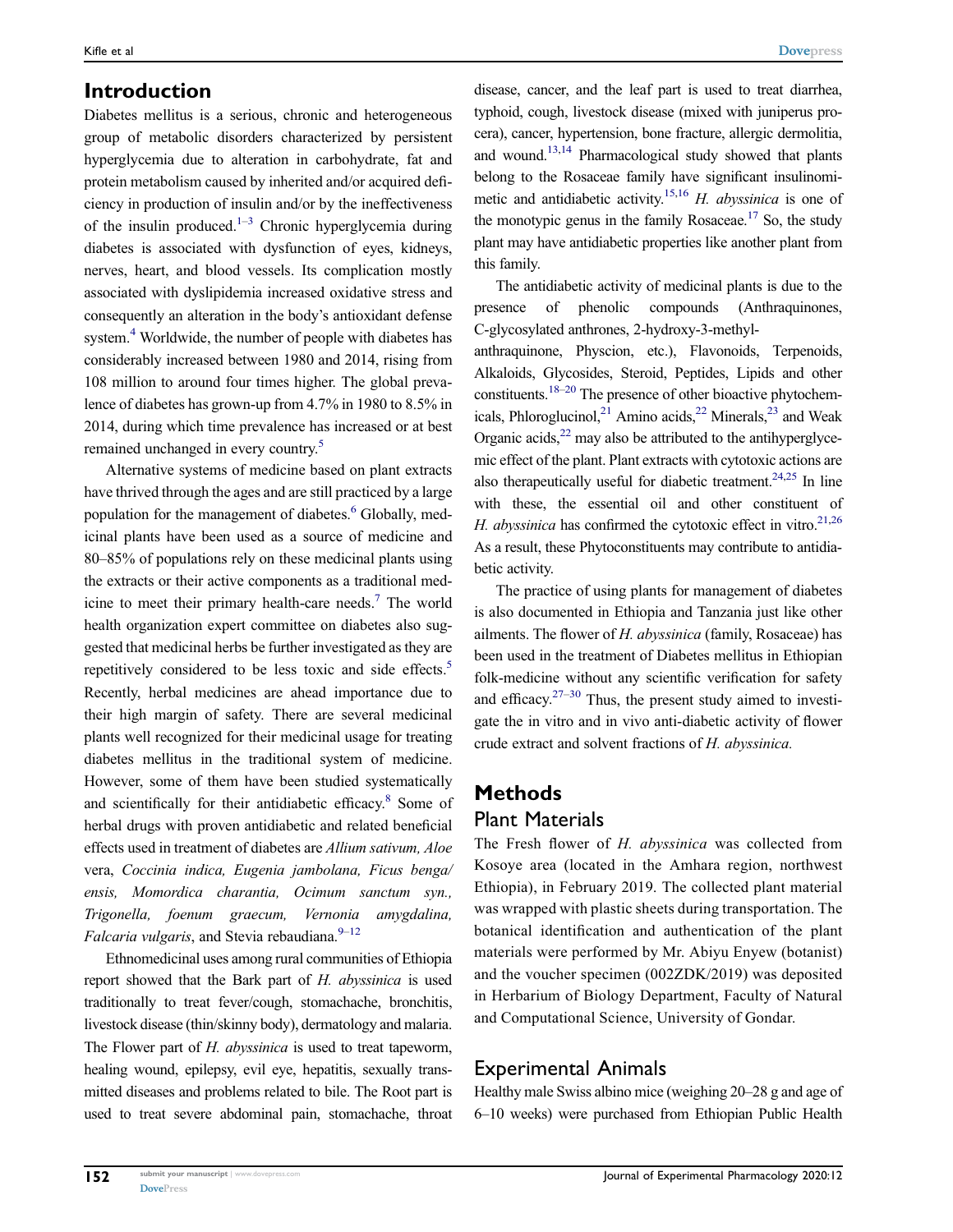<span id="page-2-1"></span><span id="page-2-0"></span>Institute (EPHI). Female rodents were excluded for greater compatibility nature of males for the models, $31$  except for oral toxicity study. The animals were housed in cages under standard conditions and provided with pellet diet and water ad libitum. The animals were acclimatized to the laboratory conditions before one week of the beginning of the experiments. Animal handling and care was carried out throughout the experiment according to international laboratory animal use and care guidelines,<sup>[32](#page-14-25)</sup> and approved by the research and ethics committee, Department of pharmacology, University of Gondar with a Reference number of SOP 4/105/11. Anesthetic chambers were clean to minimize odors that might distress animals subsequently euthanized. The mice were placed in a closed container containing cotton soaked with 2% halothane (and the halothane was applied onto the cotton in the cassette use of 0.1 mL liquid halothane per 1000 mL chamber volume and was given about a 2% concentration of gas). Mice were uncovered only to vapors. Euthanasia procedure was conducted in a chemical fume hood to prevent inhalation of halothane by workers. Sufficient O2 was accessible due to large container during the induction phase. Mice were monitored for rising and falling of chest, palpable heartbeat, mucous membrane color, response to toe pinch, and color change in eyes for death confirmation. Finally, cervical dislocation was used on mice to ensure that they have been properly euthanized.<sup>33</sup>

#### <span id="page-2-2"></span>Preparation of Plant Crude Extract

The collected plant flowers were cleaned with distilled water and air dried at room temperature under shade (25–- 27°C) and reduced to appropriate size. The powdered plant materials were packed in plastic bag and kept until extraction. The powdered plant materials were weighed by sensitive digital weighing balance and a total of 1.2 g of powdered flowers were macerated with 80% methanol (250 g in 1500 mL) in Erlenmeyer flask for 72 hrs at room temperature (25–27°C). The extraction process was facilitated by occasional shaking. After 72 hrs, the extract was separated from the marc using gauze and further filtered by Whatman filter paper No. 1. The residue was remacerated for another 72 hrs three times using the same volume of 80% methanol to exhaustively extract the plant material. The filtrates obtained from the successive maceration were concentrated under reduced pressure using rotary evaporator (Hamato, Japan) followed by hot air oven (Medit-Medizin Technik, Germany) set at 40°C. The extract was further concentrated to dryness by freeze drying using lyophilizer (Labfreez, China). After drying,

the amount of dry extract obtained was harvested and the dried extract was transferred into airtight bottles and stored in a refrigerator at −4°C until used. The weight of the dry extract was expressed as percentage of the total mass of dry plant matter to determine the percentage yield.<sup>[34](#page-15-0)</sup>

#### <span id="page-2-3"></span>Fractionation of Crude Extract

Solvent fractionation of flower crude extract was carried out using water, ethyl acetate, and chloroform. Briefly, the flower crude extract was dissolved in 400 mL of distilled water and this solution was transferred to a separating funnel. An equal volume of chloroform was added to it and was shaken vigorously. The mixture was separated into two layers, waited for a while and then chloroform fraction was removed. The partition with chloroform was repeated two times. The chloroform layer was combined and subjected to evaporation using hot air oven set at 40°C to get the chloroform fraction. To the separating funnel containing aqueous layer, 400 mL of ethyl acetate was added. The mixture was separated into two layers, and then the ethyl acetate was separated and the procedure was repeated two times. The ethyl acetate layer was pooled and concentrated using hot air oven set at 40°C to obtain the ethyl acetate fraction. The remaining aqueous layer was concentrated using hot air oven set at 40°C and frozen in the refrigerator overnight and then, concentrated in a lyophilizer to remove the water. The % yield of the dried fractions were calculated and the fractions obtained were put in airtight bottles and stored in a refrigerator at −4°C until used[.35](#page-15-1)[,36](#page-15-2)

## <span id="page-2-4"></span>Preliminary Phytochemical Screening of Flower Crude Extracts

Standard Preliminary phytochemical qualitative analysis of the extract was carried out for various plant constituents. The crude extract was screened for the presence or absence of secondary metabolites such as Reducing sugars, Alkaloids, Steroidal compounds, Phenolic compounds, Cardiac glycosides, Flavonoids, Saponins, Tannins and Anthraquinones using standard procedures. Detection of Alkaloids (Mayer's Test): About 0.2g H. abyssinica crude extract was dissolved individually in dilute hydrochloric acid and filtered. Filtrate was treated with Mayer's reagent (Potassium Mercuric Iodide). Formation of a yellow-colored precipitate indicates the presence of Alkaloids; Detection Saponins (Foam Test): 0.5 g of  $H$ . abyssinica crude extract was shaken with 2 mL of water. If foam was produced which persists for 10 mins it indicates the presence of Saponins; Detection of Tannins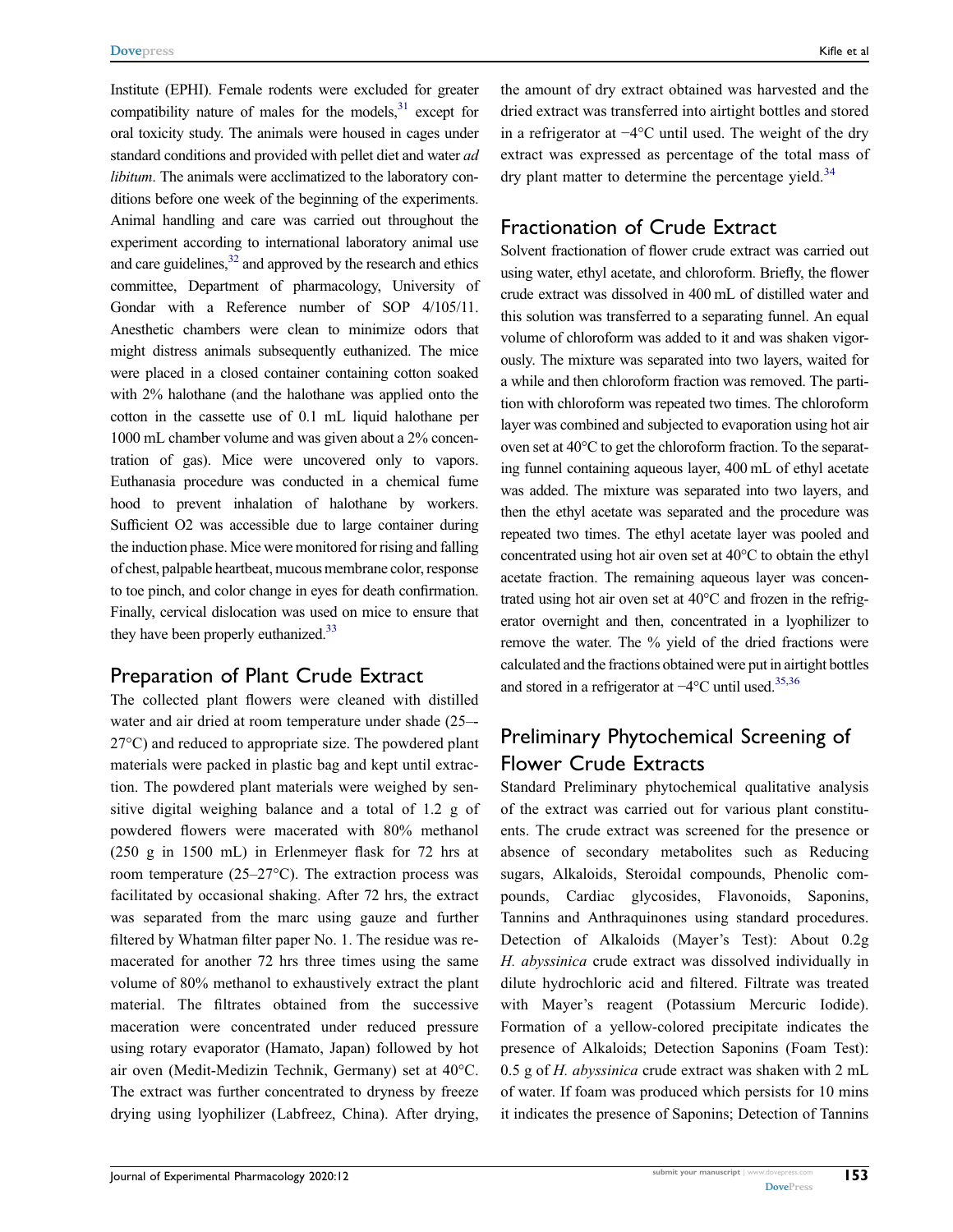(Braymer's Test: 1 mL of the H. abyssinica crude extract was diluted with distilled water and added with 2 drops of ferric chloride). A transient greenish to black color indicates the presence of Tannins; Detection of Terpenoids (Copper acetate Test): An amount of 0.8 g of H. abyssinica crude extract was taken in a test tube, then poured 10 mL of methanol in it, shaken well and filters to take 5 mL extract of plant sample. Then, 2 mL of chloroform was mixed in extract of selected plant sample and 3 mL of sulphuric acid was added in selected sample extract. Formation of reddish brown color indicates the presence of Terpenoids in the selected plants; Detection of Phenols (Ferric Chloride Test): H. abyssinica crude extract was treated with 3 to 4 drops of ferric chloride solution. Formation of bluish-black color indicates the presence of Phenols; Detection of Flavonoids (Alkaline Reagent Test): H. abyssinica crude extract was treated with few drops of sodium hydroxide solution. Formation of intense yellow color, which was become colorless on addition of dilute hydrochloric acid, indicates the presence of Flavonoids; Detection of Anthraquinones: H. abyssinica crude extract was (equivalent to 100 mg) shaken vigorously with 10 mL of benzene, filtered and 5 mL of 10% ammonia solution was added to the filtrate. The mixture was shaken and observed for the presence of a pink, red or violet color in the ammonia (lower) phase that indicates the presence of free Anthraquinones; Cardiac glycosides (Keller killianis test): About 100mg of H. abyssinica crude extract was dissolved in 1mL of glacial acetic acid containing one drop of ferric chloride solution. This was then under layer with 1mL of concentrated sulphuric acid. A brown ring obtained at the interface would indicate the presence of a de-oxy sugar characteristic of cardenolides; and Steroids (Salkowski's test): About 100mg of H. abyssinica crude extract was dissolved in 2mL of chloroform. Sulphuric acid was carefully added to form a lower layer. A reddish-brown color at the interface was an indicative of the presence of steroidal ring. $37-39$  $37-39$  $37-39$ 

#### <span id="page-3-1"></span>Grouping and Dosing of Animals

For all animal models (normoglycemic, oral glucose loaded and streptozotocin-induced diabetic model) male mice were used. In all cases, mice were assigned randomly into five groups of 6 mice each  $(n=6)$ . In the normoglycemic and oral glucose loaded animal models, there was a negative control group (groups I) which received distilled water (DW); a positive control group (group II) which received glibenclamide (Sanofi-aventis,

France) 5 mg/kg (GLC 5 mg/kg); test groups (group III– V) received three different doses of the H. abyssinica crude extract (HAC). In the single dose-treated diabetic animal model, there was a negative control group (group I) which received the vehicle (distilled water=DW); a positive control group (group II) which received the standard drug, Glibenclamide 5 mg/kg (GLC 5 mg/kg); twelve test groups (groups III–XIV) received different doses of the H. abyssinica crude extract (HAC); Chloroform fraction (CFF); Ethyl acetate fraction (EAF); and Aqueous fraction (AQF). In the repeated daily dose-treated a diabetic animal model of crude extract and solvent fractions, mice were randomly divided into nine groups (8 groups of diabetic mice and 1 additional group of normal mice, 6 mice per group). Group I (diabetic mice) was used as diabetic control (DC) that was received vehicle orally (distilled water=DW), Group II (positive control) received a standard drug, glibenclamide5 mg/kg (GLC 5 mg/kg) and Groups III–VIII (test groups) received different doses of the H. abyssinica crude extract (HAC) and Ethyl acetate fraction (EAF) with (100 mg/kg, 200 mg/ kg and 400 mg/kg) doses; and Group IX (non-diabetic mice) were used as negative control (NC) that received vehicle orally (distilled water=DW).<sup>[40](#page-15-5)[,41](#page-15-6)</sup> The extract doses to be administered are determined based on the acute toxicity study and the volume of administration was 1 mL/100 g of body weight of the mouse.<sup>[42](#page-15-7)</sup> The middle dose was one-tenth of the limit dose, the higher dose was twice the middle dose, and the lower dose was calculated as half of the middle dose. The study was conducted using the oral route of administration since the plant materials are traditionally used by people via the oral route. $29$ 

# <span id="page-3-3"></span><span id="page-3-2"></span><span id="page-3-0"></span>Determinations of α-Amylase Inhibition Activity

<span id="page-3-4"></span>The  $\alpha$ -amylase inhibition assay was performed using the 3.5-dinitrosalicylic acid (DNSA) method. $43$  The crude extract and solvent fractions of H. abyssinica were dissolved in buffer (Na2HPO4/NaH2PO4 (0.02 M), NaCl (0.006 M) at pH 6.9) to give concentrations ranging from 25 to 800 μg/mL. A volume of 200 μL of  $\alpha$ amylase solution (Molychem, India) (2 units/mL) was mixed with 200 μL of the extract and was incubated for 10 mins at 30°C. Thereafter, 200 μL of the starch solution  $(1\%$  in water  $(w/v)$  was added to each tube and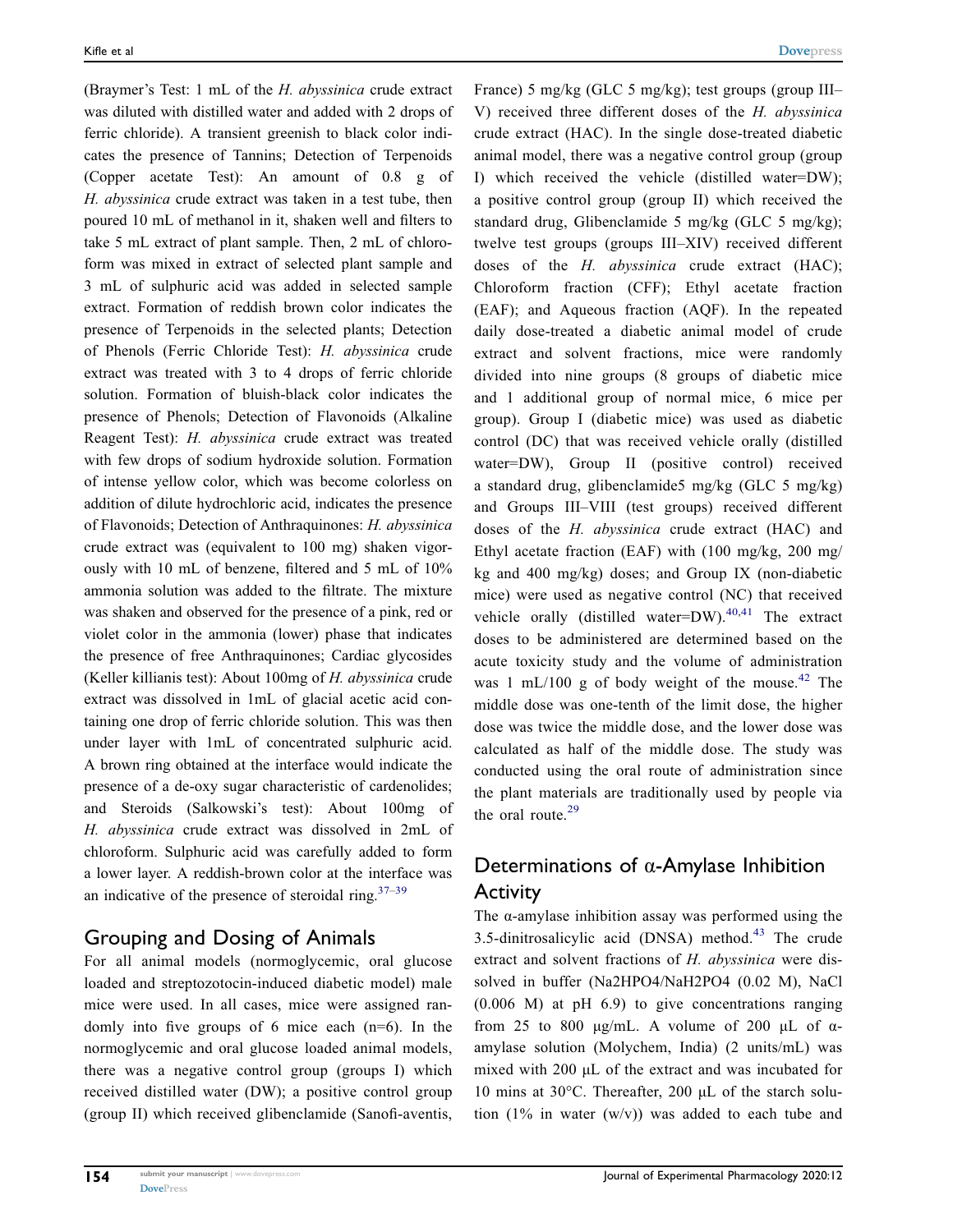incubated for 3 mins. The reaction was terminated by the addition of 200 μL DNSA reagent (12 g of sodium potassium tartrate tetrahydrate in 8.0 mL of 2 M NaOH and 20 mL of 96 mM of 3.5-dinitrosalicylic acid solution) and was boiled for 10 mins in a water bath at 85° C. The mixture was cooled to ambient temperature and was diluted with 5 mL of distilled water, and the absorbance was measured at 540 nm using a UV-Visible spectrophotometer (Agilent Technologies, Malaysia). The blank with 100% enzyme activity was prepared by replacing the plant extract with 200 μL of the buffer. A blank reaction was similarly prepared using the plant extract at each concentration in the absence of the enzyme solution. A positive control sample was prepared using acarbose (Bayer, Germany) and the reaction was performed similarly to the reaction with plant extract as mentioned above. The inhibition of αamylase was expressed as percentage of inhibition and was calculated by the following equation: Inhibition  $(\%)$  $= [(Ac - Acb) - (As - Asb)/(Ac - Acb)] \times 100$ , where Ac- absorbance of control; Acb-absorbance of control blank; As-absorbance of sample; and Asb-absorbance of sample blank. The %  $\alpha$ -amylase inhibition was plotted against the extract concentration and the  $IC_{50}$  values were obtained from the graph.

#### In-vitro Antioxidant Activity in DPPH Assay Model

<span id="page-4-0"></span>The free radical scavenging activity of the plant crude, solvent fractions, and ascorbic acid were determined in vitro by diphenyl-2-picrylhydrazyl (DPPH) (Sigma Aldrich, Germany) assays according to the method described earlier.<sup>[44](#page-15-9)</sup> The potential antioxidant activity of plant crude extract and solvent fractions were determined based on the scavenging activity of the stable DPPH free radical. Aliquots of 100 µL of a methanolic solution containing different concentrations ranging from 15.625 to 500 μg/mL were added to 3.9 mL of a 0.004% methanolic solution of DPPH. Absorbance at 517 nm was determined after 30 mins, and the percent inhibition activity was calculated.  $IC_{50}$ values denote the concentration of the sample required to scavenge 50% DPPH-free radicals. The percentage (%) of the scavenging of the DPPH-free radical was calculated by the formula: (A0-A1)/A0 X 100. A0 is absorbance of the control and A1 is absorbance of the extract/standard.

#### Acute Toxicity Study

Acute oral toxicity of the crude extract was performed on healthy female Swiss albino mice as per OECD-425 guideline limit test procedure. Accordingly, five female albino mice of 6–8 weeks were used. All mice were fasted (food but not water) for 3 hrs before and 1 hr after administration of the extract. A limit dose of 2g/kg was given for the first animal. Based on the result, four additional animals were dosed sequentially. The animals were housed separately and observed for manifestation of gross behavioral and physical toxicities like changes in skin, urination, lacrimation, reduction in feeding activity, excitation, paw licking, increased respiratory rate, decreased motor activity, diarrhea, weight loss and paralysis continuously for the first 30 mins and intermittently for 4 hrs, over a period of 24 hrs and later followed for 14 days for an interval of 24 hrs for any lethality.[45](#page-15-10)

## <span id="page-4-1"></span>Effect of the Extract in Blood Glucose Level of Normoglycemic Mice

Healthy normal mice were fasted overnight for 14 hrs, but the water was permitted ad libitum and then randomly divided into five different groups (6 mice in each). Mice were grouped and treated as described above. Using aseptic conditions, blood samples were collected from tips of the tail of each mouse to determine blood glucose level (BGL). Baseline blood glucose level of each mouse was measured just before treatment (at 0 hr). Then, blood glucose level of each mouse was measured at 1, 2, 4 and 6 hrs after-treatment. $46$ 

# <span id="page-4-2"></span>Effect of the Extract on Blood Glucose After Oral Glucose Tolerance Test (OGTT)

<span id="page-4-3"></span>Mice were used for the OGTT after fasting overnight for 14 hrs, as there is increased insulin sensitivity (insulinstimulated glucose utilization) specifically in mice;  $47,48$  $47,48$ mice were grouped and treated as described above and the baseline blood glucose level was determined. Then, 2 g/kg of glucose solution was administered orally to each mouse after 30 mins of extract administration. As usual blood glucose level was measured for each animal just before treatment (at 0 min) as baseline, and then at 30 min, 1 hr and 2 hrs following glucose administration<sup>[40](#page-15-5)</sup>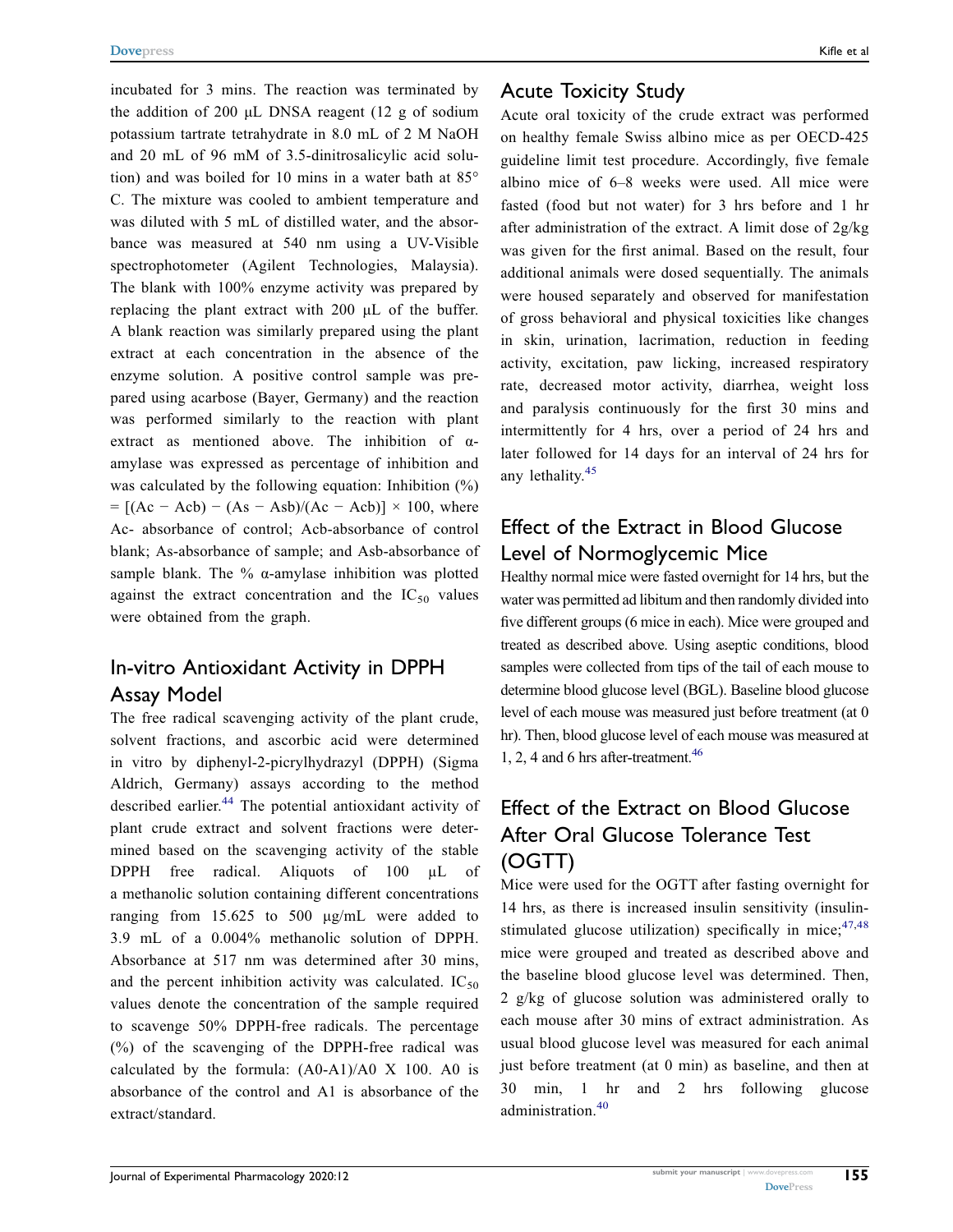#### Induction of Experimental Diabetes

In this experimental study, diabetes was induced using streptozotocin (STZ). The drug was dissolved in 0.1 M citrate buffer (pH=4.5). The prepared streptozotocin solution at 150 mg/kg dose was given through intraperitoneal rout, $31$  which were fasted overnight for 14 hrs before administration. After 6 hrs of STZ injection, the mice were allowed to receive glucose solution for about 24 hrs to avoid death secondary to hypoglycemic shock. After 72 hrs of STZ injection, the mice were screened for DM. Mice that showed FBG level >200 mg/dl were a candidate for the study.[49](#page-15-14)

# <span id="page-5-1"></span>Anti-Hyperglycemic Activity of a Single Dose and Repeated Dose of the Extracts in STZ-Induced Diabetic Mice

For single-dose streptozotocin-induced diabetic model, mice were assigned randomly into five groups (n=6) after fasting for 14 hrs. Then, mice were treated with distilled water, glibenclamide, and 80% methanolic crude extract and solvent fractions according to their respective grouping as described above. Blood glucose level was measured just before treatment (at 0 hr) as a baseline, and then at 2, 4, 6 and 8 hrs post-treatment.<sup>46[,50](#page-15-15)</sup> For repeated-dose streptozotocin-induced diabetic model, mice were divided in six groups (n=6). The vehicle, standard drug, crude extract, and solvent fraction were administered once daily for 14 days. Fasting blood glucose level and the bodyweight of mice were measured just before starting treatment (day 0), 7th day and 14th day of treatment following overnight fasting for 14 hrs. $50,51$  $50,51$ 

## <span id="page-5-2"></span>Effect on Serum Lipid Level of Diabetic Mice

On the 15th day, blood samples were collected in a sterile tube by cardiac puncture beneath halothane anesthesia from the overnight fasted (14 hrs) diabetic mice. The blood samples were left at room temperature for 2 hrs and then centrifuged at 2500 rpm at 30°C for 15 mins. The supernatant was instantly separated from the precipitate to get ready serum samples to find out the level of triglyceride, total cholesterol, high-density lipoprotein and low-density lipoprotein.<sup>47,[48](#page-15-13)</sup>

#### Statistical Analysis

The IC50 values were calculated from plots of log concentration of inhibitor concentration versus percentage inhibition curves. The data were expressed as mean  $\pm$ standard error of mean (SEM). All the results were articulated as the mean  $\pm$  standard error of means (SEM) for six mice in each group. Statistical analysis was performed by using statistical package for social sciences (SPSS) version 24 software. The group analysis was conceded out using one-way ANOVA, followed by Tukey's multiple comparison tests. The result was considered significant when  $p < 0.05$ .

## Results

## Yield of Crude Extract and Fractions

From 211.2 grams (17.6% yield) of 80% flower crude extract, and a yield of chloroform, ethyl acetate and aqueous fractions of flower H. abyssinica were 24.62%, 30.54%, and 42.43%, respectively.

## Preliminary Phytochemical Screening

Preliminary phytochemical screening was done for the flower crude extract of H. abyssinica resulted in the presence of Saponins, Tannins, Terpenoids, Phenols, Flavonoids, Glycosides, Steroids, and Anthraquinones. Alkaloids were not present in the phytochemical screening [\(Table 1](#page-5-0)).

## In vitro  $\alpha$ -Amylase Inhibition Activity of Crude Extract and Solvent Fractions

In this study, one crude extract and the three solvent fractions were evaluated for their possible α-amylase inhibitory activities alongside acarbose as a positive control. The α-amylase inhibitory activities and  $IC_{50}$  values of the acarbose, crude extract and fractions are summarized in [Table 2](#page-6-0). As the results showed, the inhibitory activities of all the extracts were varied  $IC_{50}$  values from 20.78 to 52.11 $\mu$ g/mL. Concentrationdependent inhibition was observed for various concentrations of the tested extracts and the standard. Among the extracts, the

<span id="page-5-0"></span>

|  | Table I Phytochemical Screening of Flower Crude Extract |  |  |  |  |
|--|---------------------------------------------------------|--|--|--|--|
|--|---------------------------------------------------------|--|--|--|--|

| No. | <b>Secondary Metabolites</b> | <b>Test Results</b> |
|-----|------------------------------|---------------------|
|     | Alkaloids                    |                     |
| 7   | Saponins                     |                     |
| 3   | <b>Tannins</b>               | ÷                   |
| 4   | Terpenoids                   |                     |
| 5   | Phenols                      | ÷                   |
| 6   | Flavonoids                   | +                   |
|     | Glycosides                   | ÷                   |
| 8   | <b>Steroids</b>              | ÷                   |
| 9   | Anthraquinones               |                     |

Notes: Key: (+): Indicates the presence of the constituents; (-): Indicates the absence of the constituents.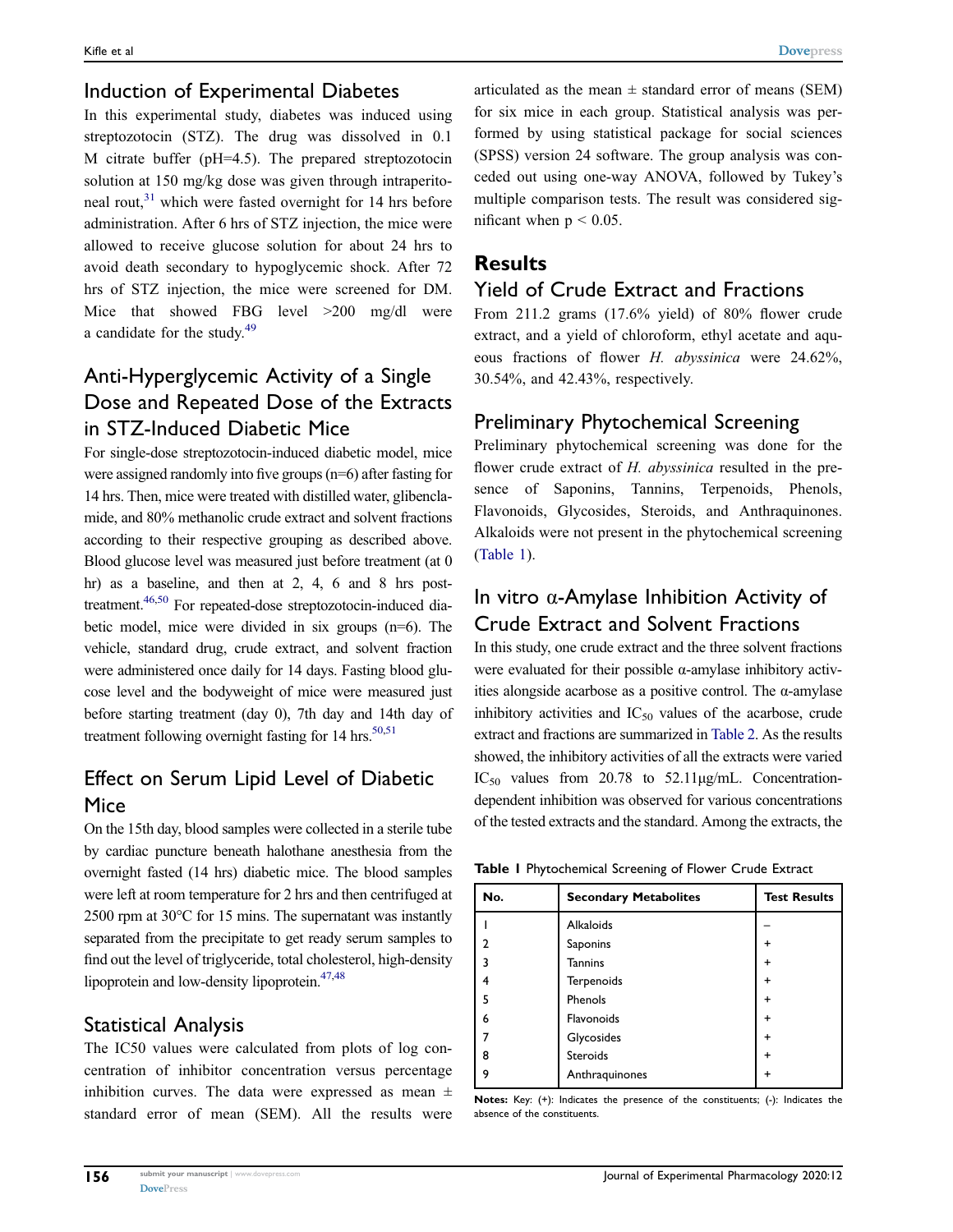<span id="page-6-0"></span>

| Concentration   | Percentage (%) Inhibition |                               |                                |                                         |                  |  |  |
|-----------------|---------------------------|-------------------------------|--------------------------------|-----------------------------------------|------------------|--|--|
|                 | Water<br><b>Fraction</b>  | Chloroform<br><b>Fraction</b> | <b>Crude Flower</b><br>Extract | <b>Ethyl Acetate</b><br><b>Fraction</b> | Acarbose         |  |  |
| $25 \mu g/mL$   | $1.52 \pm 0.82$           | $3.59 \pm 0.60$               | $4.41 \pm 0.75$                | $6.42 \pm 0.91$                         | 28.69±0.67       |  |  |
| $50 \mu g/mL$   | $3.2 + 0.70$              | $6.19 \pm 0.48$               | $9.38 \pm 0.37$                | $18.48 \pm 0.48$                        | $49.35 \pm 0.39$ |  |  |
| $100 \mu g/mL$  | $5.61 \pm 0.29$           | $9.23 \pm 0.94$               | 17.440.67                      | $26.63 \pm 0.15$                        | $63.12 \pm 0.14$ |  |  |
| $200 \mu g/mL$  | $9.6 \pm 0.83$            | $16.72 \pm 0.37$              | 29.05±0.50                     | 38.42±0.67                              | 71.66±0.49       |  |  |
| $400 \mu g/mL$  | $17.31 \pm 0.72$          | $22.03 \pm 0.66$              | $38.63 \pm 0.82$               | 47.07±0.94                              | 85.16±0.87       |  |  |
| $800 \mu g/mL$  | 26.18±0.88                | 28.27±0.74                    | 43.38±0.78                     | $54.23 \pm 0.53$                        | $91.87 \pm 0.54$ |  |  |
| $IC_{50}$ µg/mL | $52.11 \pm 0.63$          | 49.08±0.97                    | 28.09±0.75                     | 20.78±0.67                              | $1.24 \pm 0.67$  |  |  |

**Notes:** Each value of Percentage inhibition of  $\alpha$ -amylase is presented as means  $\pm$  SEM, n = 3.

Abbreviations: IC50, half-maximal inhibitory concentration; SEM, standard error of mean; α-amylase, alpha-amylase.

ethyl acetate flower fraction of H. abyssinica showed the highest alpha–amylase enzyme inhibition activity with an IC<sub>50</sub> value of 20.78 $\mu$ g/mL (54.23% inhibition at 800 $\mu$ g/mL). Similarly, the  $IC_{50}$  values of water fraction, chloroform fraction, and Crude flower extract were 52.11±0.63, 49.08±0.97, and 28.09±0.75 μg/mL, respectively. The standard positive control Acarbose showed an  $IC_{50}$  value of 1.24±0.67  $\mu$ g/mL  $(91.87\pm0.54\%$  inhibition at  $800\mu\text{g/mL}$ )

## Antioxidant Activity of Crude Extract and Solvent Fractions

Antioxidant activity of the crude extract and solvent fractions of H. abyssinica were tested for antioxidant activity using DPPH free radical. The extracts showed antioxidant activity as shown in [Table 3](#page-6-1). There was a dose-dependent increase in the percentage of antioxidant activity for all concentrations tested. Ascorbic acid was used as the standard drug for the determination of the antioxidant activity by DPPH method. The concentration of ascorbic acid and the extracts varied from 15.625 to 500 µg/mL. Among extracts, the highest inhibitory activities were shown by the crude extract with an

IC<sub>50</sub> value of 9.41 $\pm$ 0.14 µg/mL (58.38% inhibition at 500µg/ mL). Likewise, the  $IC_{50}$  values of water fraction, chloroform fraction, and ethyl acetate fraction were 16.96±0.13, 12.14  $\pm 0.64$ , and  $10.78 \pm 0.54$  µg/mL, respectively. The standard positive control Ascorbic acid showed an  $IC_{50}$  of 3.59 $\pm$ 0.94  $\mu$ g/mL (89.72±0.86% inhibition at 500 $\mu$ g/mL).

#### Acute Toxicity Test

The acute toxicity study indicated that the crude extract caused no mortality in limit dose of 2 g/kg within the first 24 hrs as well as for the following 14 follow-up days. Physical and behavioral observations of the experimental mice also revealed no visible signs of overt toxicity. This indicates that Median Lethal Dose  $(LD_{50})$  of the extract is greater than 2 g/kg.

## Hypoglycemic Activity on Normoglycemic Mice

The effect of 80% methanolic flower crude extract on normoglycemic mice is shown in [Table 4.](#page-7-0) Ahead of

| Concentration         | Percentage (%) Inhibition of DPPH |                  |                      |                     |                      |  |  |
|-----------------------|-----------------------------------|------------------|----------------------|---------------------|----------------------|--|--|
|                       | Water                             | Chloroform       | <b>Ethyl Acetate</b> | <b>Crude Flower</b> | <b>Ascorbic Acid</b> |  |  |
| $15.625 \mu g/mL$     | $2.39 \pm 0.63$                   | $3.22 \pm 0.14$  | $6.48 \pm 0.12$      | $6.28 \pm 0.39$     | $14.56 \pm 0.29$     |  |  |
| $31.25 \text{ µg/mL}$ | $5.08 \pm 0.29$                   | $7.44 \pm 0.81$  | $10.48 \pm 0.55$     | $12.64 \pm 0.27$    | $29.04 \pm 0.67$     |  |  |
| $62.5 \text{ µg/mL}$  | $9.71 \pm 0.63$                   | $11.11 \pm 0.64$ | $13.71 \pm 0.37$     | $17.35 \pm 0.10$    | $51.62 \pm 0.17$     |  |  |
| $125 \mu g/mL$        | 18.26±0.74                        | 22.58±0.77       | $31.25 \pm 0.49$     | $33.53 \pm 0.73$    | 59.54±0.37           |  |  |
| $250 \mu g/mL$        | 22.38±0.38                        | $33.22 \pm 0.38$ | $39.41 \pm 0.64$     | $42.01 \pm 0.68$    | 72.45±0.88           |  |  |
| 500 $\mu$ g/mL        | $36.52 \pm 0.43$                  | $48.07 \pm 0.51$ | 51.69±0.66           | 58.38±0.34          | 89.72±0.86           |  |  |
| $IC_{50}$ $\mu$ g/mL  | 16.96±0.13                        | $12.14 \pm 0.64$ | $10.78 + 0.54$       | $9.41 \pm 0.14$     | 3.59±0.94            |  |  |

<span id="page-6-1"></span>Table 3 Antioxidant Activities of the Crude Extract and Solvent Fractions

Notes: Each value of Percentage inhibition of DPPh free radical is presented as means ± S.E.M., n = 3.

Abbreviations: DPPh, 2,2-diphenyl-1-picrylhydrazine; IC<sub>50</sub>, half-maximal inhibitory concentration; SEM, standard error of mean.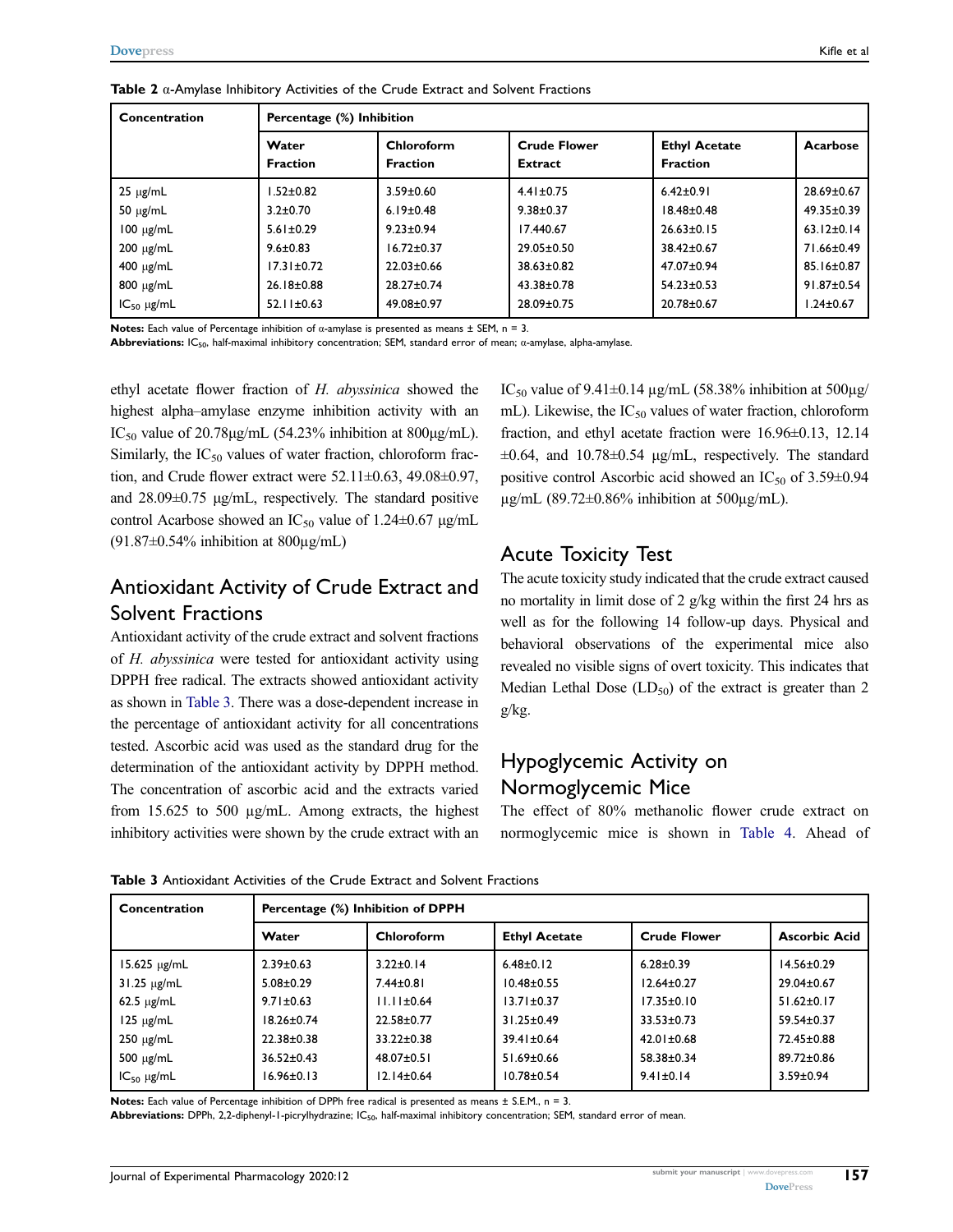initiating the treatment, there were no statistically significant differences in blood glucose level among the whole groups (P>0.05). In normoglycemic mice, 80% methanolic flower crude extract at HAC100 did not significantly decrease the plasma glucose in normal mice at all time points compared to the negative control group. However, blood glucose level was significantly reduced by GLC5 at the 1st (p < 0.05), 2nd (p < 0.001), 4th (p < 0.001), and 6th (p<0.001) hours compared to the negative control. Likewise, the extract HAC200 at 6th hours ( $p$ <0.05) and HAC400 at 4th and 6th hours ( $p$  < 0.05 and  $p$  < 0.001, respectively) significantly decreased BGL compared to the negative control. Similarly, comparing GLC5 treated group with extract-treated groups, it was revealed that GLC5 significantly reduced the BGL at the 4th  $(p<0.01)$ and 6th hours ( $p \le 0.001$ ) compared to HAC100 treated group; at the 4th ( $p<0.05$ ) and 6th hours ( $p<0.01$ ) compared to HAC200 treated group. Within-group analysis showed that treatment with the standard drug reduced the BGL significantly at the 1st ( $p < 0.05$ ), 2nd ( $p < 0.001$ ), 4th ( $p \le 0.001$ ), and 6th ( $p \le 0.001$ ) hours compared to the baseline blood glucose level with percentage reduction of 16.03%, 25.85%, 33.47%, and 41.48%, respectively.

<span id="page-7-0"></span>Table 4 Hypoglycemic Activity of the Flower Crude Extract in Normoglycemic Mice

| Group         | <b>Blood Glucose Level (mg/dl)</b> |                                    |                             |                                                       |                                                         |  |
|---------------|------------------------------------|------------------------------------|-----------------------------|-------------------------------------------------------|---------------------------------------------------------|--|
|               | O<br>Hours                         | <b>Hours</b>                       | 2<br>Hours                  | 4 Hours                                               | <b>6 Hours</b>                                          |  |
| DW10          | 85.50<br>±2.16                     | 84.50<br>±3.40                     | 81.67<br>±4.34              | 79.00<br>±4.59                                        | 76.50<br>±4.09                                          |  |
| GLC5          | 83.17<br>±3.03                     | 69.83<br>±1.96 <sup>aA</sup><br>βA | 61.67<br>$±3.28^{aB}$<br>βC | 55.33<br>$\pm 2.5^{aC,bB}$<br>$cA, \beta C$           | 48.67<br>±2.22 <sup>aC</sup><br>$bC$ , $cB$ , $\beta C$ |  |
| <b>HAC100</b> | 78.50<br>±3.09                     | 76.33<br>±2.10                     | 74.50<br>±2.91              | 71.33<br>$\pm 3.38$ <sup>nB</sup>                     | 67.33<br>$\pm 2.50^{\beta A, nC}$                       |  |
| <b>HAC200</b> | 82.00<br>±2.82                     | 79.33<br>±4.26                     | 72.83<br>±3.55              | 69.00<br>±1.51 <sup>nA</sup><br><b>BA</b>             | 63.33<br>$±1.86^{aA,nB}$<br>ßΒ                          |  |
| <b>HAC400</b> | 84.17<br>±4.00                     | 74.50<br>±2.77                     | 67.83<br>$\pm 3.22^{BB}$    | 60.83<br>$\pm 6.22$ <sup>aB,<math>\beta</math>C</sup> | 57.50<br>$±4.89$ <sup>aC,</sup><br>βC                   |  |

Notes: Values are expressed as mean ± SEM (n=6 mice in each group) and analyzed by one-way ANOVA followed by Post Hoc Tuckey test; <sup>a</sup>compared to the negative control, <sup>b</sup>compared to HAC100, <sup>c</sup>compared to HAC200, <sup>β</sup>compared to baseline blood glucose level, "compared to GLC5;  $^{A}p < 0.05$ ,  $^{B}p < 0.01$ ,  $^{C}p < 0.001$ . Abbreviations: HAC, H. abyssinica flower crude extract; DW, distilled water; GLC, glibenclamide.

While extract HAC100 at the 6th  $(p<0.05)$  hours with percentage reduction of 14.22%; HAC200 at the 4th ( $p <$ 0.05) and 6th  $(p<0.01)$  hours with percentage reduction of (15.85%, 22.76%, respectively); and HAC400 at the 4th (p  $< 0.001$ ), and 6th (p $< 0.001$ ) hours with percentage reduction of (27.73%, 31.68%, respectively), reduced the BGL compared to the baseline BGL. By contrast, DW10 did not produce any significant reduction in BGL across all time points compared to the baseline (t=0).

# Anti-Hyperglycemic Activity of the Plant Extract on Oral Glucose Loaded Mice

The result of H. abyssinica crud extract on oral glucose tolerance test of normoglycemic mice is summarized in [Table 5](#page-7-1). Oral Administration of 2g/kg of glucose to normoglycemic mice 30 mins after treatment with distilled water, test extracts, and glibenclamide showed peak blood glucose level in 30 mins [\(Figure 1\)](#page-8-0). Initially, there was no significant difference in blood glucose level of mice (p>0.05). The hyperglycemia was not significantly reduced with HAC100 at 60 and 120 mins compared to the negative control.

<span id="page-7-1"></span>Table 5 Effect of the Flower Crude Extract in Oral Glucose Loaded Mice

| Group         | <b>Blood Glucose Level (mg/dl)</b> |                                                            |                                                             |                                                              |  |  |
|---------------|------------------------------------|------------------------------------------------------------|-------------------------------------------------------------|--------------------------------------------------------------|--|--|
|               | 0<br><b>Minutes</b>                | <b>30 Minutes</b>                                          | <b>60 Minutes</b>                                           | 120<br><b>Minutes</b>                                        |  |  |
| DW10          | 89.00<br>±4.21                     | 191.17<br>$±3.45$ <sup><math>βC</math></sup>               | 148.83<br>$\pm 6.72^{\beta C, \mu B}$                       | 118.67<br>$\pm 4.88^{\beta B,\mu C}$                         |  |  |
| GLC5          | 86.83<br>±2.66                     | 162.33<br>$\pm$ 2.94 <sup>aB,bB,cA,</sup><br>$dA, \beta C$ | 75.00±6.10 <sup>aC,</sup><br>$bC, cC, dC, \mu C$            | 64.00<br>$\pm$ 5.39 <sup>aC,<math>\beta</math>B,</sup><br>μC |  |  |
| <b>HAC100</b> | 85.00<br>±3.33                     | 188.33<br>$±4.17nB, \beta C$                               | 142.50<br>$±9.62$ <sup>nC, <math>\beta</math>B,</sup><br>μC | 90.50<br>$\pm 8.70^{\mu C}$                                  |  |  |
| <b>HAC200</b> | 87.33<br>±4.01                     | 184.17<br>$\pm 6.27^{nA,\beta C}$                          | 139.33<br>$\pm 8.08^{\text{nC}, \text{BC}}$<br>μC           | 84.33<br>$\pm$ 4.64 <sup>aA,µC</sup>                         |  |  |
| <b>HAC400</b> | 89.67<br>±3.52                     | 183.50<br>$±5.14nA, \beta C$                               | 131.00<br>$\pm 4.42^{\text{nC}, \text{BC}}$<br>μC           | 79.33<br>$\pm 3.49^{\text{aA},\mu\text{C}}$                  |  |  |

Notes: Values are expressed as mean ± SEM (n=6 mice in each group) and analyzed by one-way ANOVA followed by Post Hoc Tuckey test; <sup>a</sup>Compared to the negative control, <sup>b</sup>compared to HAC100, <sup>c</sup>compared to HAC200, <sup>d</sup>compared to HAC400,  $\mu$ compared to the blood glucose level at 30 mins,  $\beta$ compared to baseline blood glucose level,  $^{\circ}$ compared to GLC5;  $^{\circ}$ p < 0.05,  $^{\circ}$ p < 0.01, $^{\circ}$ p < 0.001.

Abbreviations: HAC, H. abyssinica flower crude extract; DW, distilled water; GLC, glibenclamide.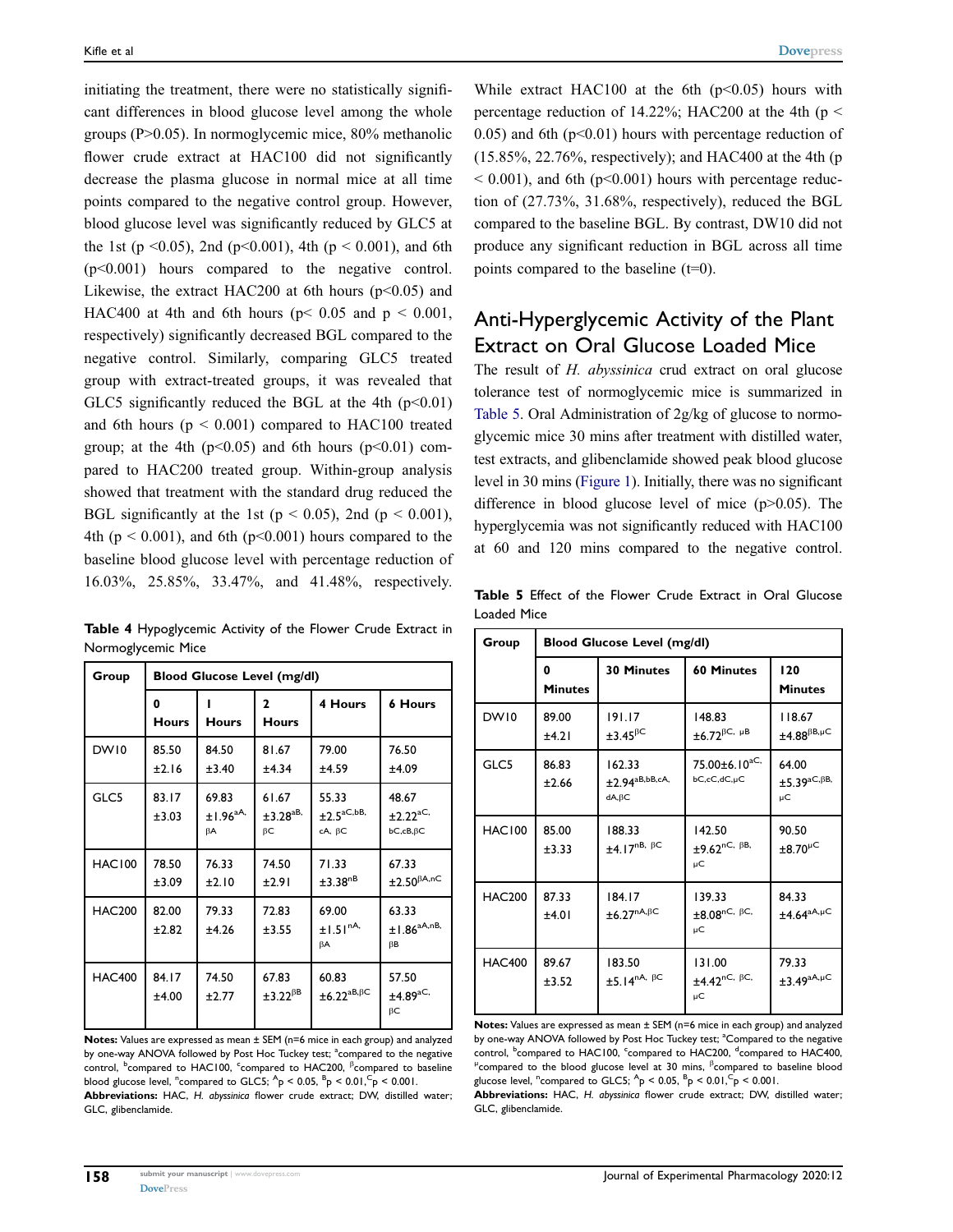<span id="page-8-0"></span>

Figure I Effect of Hagenia abyssinica crude extract on the blood glucose level of oral glucose loaded mice.

Abbreviations: DW, distilled Water; HAC, H. abyssinica flower crude extract; GLC, glibenclamide; min, minutes.

Similarly, HAC200 and HAC400 failed to produce detectable changes at 60 mins compared to the negative control group. However, HAC200 and HAC400 significantly ( $p <$ 0.05 and  $p < 0.01$ , respectively) improved oral glucose loading at 120 mins compared to the negative control group. Likewise, GLC5 produced significant improvement of hyperglycemia at 60 mins ( $p < 0.001$ ) and 120 mins ( $p <$ 0.001) compared to the negative control group. Within-group analysis showed that oral glucose loading results a statistically significant reduction in BGL at 60 and 120 mins in all groups including the negative control compared to the respective BGL at 30 mins after glucose administration.

## Anti-Hyperglycemic Activity of Single Doses in STZ-Induced Diabetic Mice

The result of H. abyssinica crude extract and solvent fractions on STZ-induced diabetes is summarized in [Table 6.](#page-8-1) There was no significant disparity between baseline blood glucose levels crosswise all groups. Likewise, there was no significant disparity in blood glucose level at all time points when groups received the plant extract were compared to each other.

Within a group, the analysis showed that there was no significant blood glucose level reduction showed in all doses of crude extract and solvent fractions treated groups at all time points compared to the baseline fasting blood glucose level. However, the greatest percent reduction in BGL was recorded as 5.08% in AQF400, 7.57% in CHF400, 12.46% in HAC400, 13.38% in EAF400 and 23.49% in GLC5 treated group at the 8th hour compared to the respective baseline fasting level. The standard drug glibenclamide produced a significant blood glucose level reduction at the 4th ( $p<0.05$ ), 6th ( $p<0.01$ ), and 8th  $(p<0.001)$  hours compared to the negative control. In the same

<span id="page-8-1"></span>Table 6 Antihyperglycemic Activity of a Single Dose of Flower Crude Extract and Solvent Fractions in Diabetic Mice

| Group                   | <b>Blood Glucose Level (mg/dl)</b> |                            |                               |                                      |                                          |  |
|-------------------------|------------------------------------|----------------------------|-------------------------------|--------------------------------------|------------------------------------------|--|
|                         | 0<br><b>Hours</b>                  | 2<br><b>Hours</b>          | 4 Hours                       | <b>6 Hours</b>                       | 8 Hours                                  |  |
| DW10                    | 286.67                             | 285.83                     | 287.00                        | 288.67                               | 291.17                                   |  |
|                         | ±5.44                              | ±8.20                      | ±6.06                         | ±7.15                                | ±5.42                                    |  |
| GLC5                    | 276.00<br>±15.00                   | 254.17<br>±13.91           | 223.00<br>$±16.76^{nA}$<br>βA | 219.67<br>±12.15 <sup>nB</sup><br>βA | 211.17<br>±12.43 <sup>nC,</sup><br>βB    |  |
| <b>HAC100</b>           | 267.83                             | 261.33                     | 259.17                        | 256.83                               | 254.50                                   |  |
|                         | ±12.66                             | ±11.61                     | ±10.95                        | ±10.55                               | ±8.14                                    |  |
| <b>HAC200</b>           | 265.50                             | 262.17                     | 257.50                        | 251.17                               | 249.33                                   |  |
|                         | ±10.11                             | ±13.84                     | ±9.90                         | ±8.06                                | ±9.86                                    |  |
| <b>HAC400</b><br>CFF100 | 279.67<br>±8.93<br>262.67          | 274.50<br>±14.92<br>262.01 | 267.00<br>±8.95<br>258.50     | 256.33<br>±9.31<br>257.00            | 244.83<br>±10.46 <sup>nA</sup><br>255.67 |  |
|                         | ±17.34                             | ±13.17                     | ±11.10                        | ±14.50                               | ±13.68                                   |  |
| <b>CFF200</b>           | 275.67                             | 274.67                     | 268.33                        | 263.33                               | 261.67                                   |  |
|                         | ±10.94                             | ±14.04                     | ±11.61                        | ±13.37                               | ±9.87                                    |  |
| <b>CFF400</b>           | 268.50                             | 265.67                     | 258.50                        | 250.67                               | 248.17                                   |  |
|                         | ±14.76                             | ±9.74                      | ±15.19                        | ±12.41                               | ±13.24                                   |  |
| <b>EAF100</b>           | 288.17                             | 285.17                     | 281.00                        | 273.33                               | 274.17                                   |  |
|                         | ±20.97                             | ±22.69                     | ±19.38                        | ±17.56                               | ±20.05                                   |  |
| <b>EAF200</b>           | 274.33                             | 269.50                     | 258.00                        | 257.50                               | 250.50                                   |  |
|                         | ±14.57                             | ±11.25                     | ±13.57                        | ±14.68                               | ±15.23                                   |  |
| <b>EAF 400</b>          | 270.33                             | 264.50                     | 256.00                        | 241.50                               | 234.17                                   |  |
|                         | ±17.07                             | ±16.78                     | ±13.35                        | ±14.38                               | ±13.56 <sup>nA</sup>                     |  |
| AOF100                  | 272.83                             | 274.00                     | 270.50                        | 267.50                               | 266.67                                   |  |
|                         | ±17.39                             | ±15.90                     | $±2$ l.4l                     | ±13.94                               | ±16.07                                   |  |
| AQF200                  | 282.50                             | 280.00                     | 279.17                        | 274.67                               | 271.33                                   |  |
|                         | ±12.58                             | ±13.08                     | ±15.89                        | ±13.75                               | ±14.32                                   |  |
| <b>AOF400</b>           | 265.83                             | 263.00                     | 259.50                        | 252.67                               | 252.33                                   |  |
|                         | ±9.25                              | ±11.33                     | ±14.88                        | ±9.57                                | ±8.85                                    |  |

Notes: Values are expressed as mean ± SEM (n=6 mice in each group) and analyzed by one-way ANOVA followed by Post Hoc Tuckey test; "compared to the negative control,  $\beta$  compared to baseline blood glucose level;  $\beta$  < 0.05,  $\beta$   $\beta$  < 0.01,  $\beta$  < 0.001. Abbreviations: HAC, Hagenia abyssinica flower crude extract: DW, distilled water: CFF, chloroform fraction; EAF, ethylacetate fraction; AQF, aqueous fraction; GLC, glibenclamide.

way, HAC400 and EAF400 showed a significant ( $p < 0.05$ ) blood glucose level reduction at 8th hours compared to the negative control. The standard drug, glibenclamide also produced a significant blood glucose level reduction at the 4th (p<0.05), 6th (p < 0.05) and 8th (p < 0.01) hour compared to baseline blood glucose level.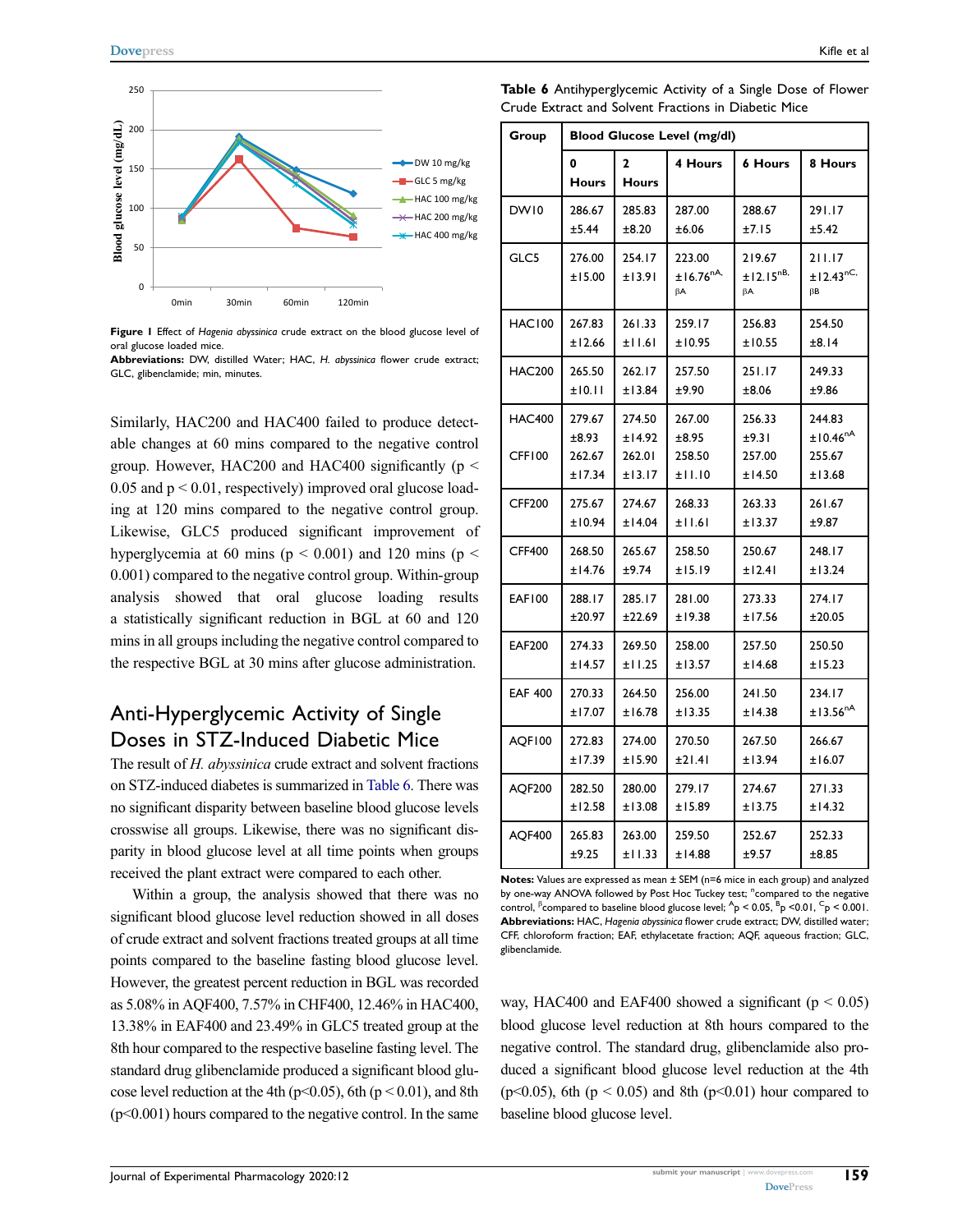# Anti-Hyperglycemic Activity of the Repeated Doses in STZ-Induced Diabetic Mice

Blood glucose levels were measured once weekly in normal and diabetic mice given HAC, EAF, DW10, and GLC5 after the induction of diabetes. The results are summarized in [Table 7](#page-9-0). After induction, diabetic mice showed significant differences in blood glucose levels compared to normal mice  $(p<0.001)$ , but no significant difference in baseline fasting BGL across all groups of diabetic mice. Treatment with HAC200 and EAF200 (p < 0.05, on the 7th and 14th days); HAC400 ( $p$ <0.05 and  $p$  < 0.01, on the 7th and 14th days, respectively); and EAF400  $(p \le 0.01$  and  $p \le 0.001$ , on the 7th and 14th days, respectively) resulted in a significant reduction in BGL compared to diabetic control. Similarly, GLC5 treated group revealed significant ( $p < 0.001$ ) reduction in BGL on the 7th and 14th days. In contrast, HAC100 and EAF100 failed to show a reduction of BGL on the 7th and 14th days at all time points compared to diabetic control. Within a group analysis revealed that both HAC400 and EAF400 significantly (P<0.05 and P<0.001) reduced the BGL on the 7th and 14th days, respectively, compared to the baseline level, but the remaining extract-treated, diabetic control and the normal control did not show a significant alteration in BGL on 7th and 14th days compared to the respective baseline level. Similarly, the standard drug reduced the BGL significantly (P<0.01 and P<0.001) on the 7th and 14th days, respectively, compared to the baseline BGL. The greatest reduction in fasting BGL was attained at the 14th days 20.68%, 23.12%, and 35.93%, respectively, for HAC400, EAF400, and GLC5 ([Table 7](#page-9-0)).

# Effect of the Repeated Daily Doses on Body Weight of Diabetic Mice

The bodyweight of diabetic and normal mice prior to and gone the induction of diabetes are specified in [Table 8.](#page-10-0) As baseline, the weight of mice was measured after 3 days of streptozotocin injection and was no significant difference between diabetic groups but had significant weight loss compared to normal control. Streptozotocin fashioned a significant loss of body weight in the diabetic control on the 7th and 14th days of treatment compared to the normal control. Significant body weight increment was recorded for HAC200 ( $p < 0.01$ ), HAC400 ( $p < 0.001$ ), EAF400 ( $p < 0.01$ ) and GL5 ( $p <$ 0.001) at the 7th day of treatment compared to diabetic control group. All doses of the crude extract, ethyl acetate fraction and GL5 showed a significant ( $p < 0.001$ ) increment in body weight at the 14th days when compared to diabetic control. By contrast, the bodyweight of the diabetic control group was significantly decreased ( $p<0.05$  and  $p<0.001$ ) at the 7th and 14th days, respectively, compared to normal control group. Within a group analysis revealed that the HAC400 and GL5 showed a significant increment in body weight on the 7th and 14th days of treatment compared to baseline body weight. In the same way, HAC200 and EAF400 showed a significant increment in body weight on the 14th day compared to baseline body weight.

## Effect of Repeated Daily Doses on Serum Lipid Level of Diabetic Mice

After the induction of diabetes and succeeding treatment with all the three doses of the crude extract and the ethyl acetate fraction, there was a significant  $(p<0.001)$ increase in serum level of TC, TG, VLDL-c and LDL,

|               | Fasting Blood Glucose Level (mg/dl) | Percentage (%) Reduction                          |                                                           |         |          |
|---------------|-------------------------------------|---------------------------------------------------|-----------------------------------------------------------|---------|----------|
| Group         | <b>Baseline</b>                     | 7th day                                           | 14th day                                                  | 7th day | 14th day |
| DC            | 286.67±5.44 <sup>nC</sup>           | 292.17±6.87 <sup>nC</sup>                         | 294.83±5.88 <sup>nC</sup>                                 | $-1.92$ | $-2.85$  |
| GLC5          | $276.00 \pm 15.00^{nC}$             | $188.17 \pm 13.03^{\text{aC},\beta B, \text{nC}}$ | $176.83 \pm 11.75$ <sup>aC, <math>\beta</math>C, nC</sup> | 31.82   | 35.93    |
| <b>HAC100</b> | $267.83 \pm 12.66^{nC}$             | $250.83 \pm 14.46^{nC}$                           | 248.17±11.38 <sup>nC</sup>                                | 6.35    | 7.34     |
| <b>HAC200</b> | $265.50 \pm 10.11^{nC}$             | $237.83 \pm 7.62$ <sup>aA,nC</sup>                | 229.50±12.61 <sup>aA,nC</sup>                             | 10.42   | 13.56    |
| <b>HAC400</b> | 279.67±8.93 nC                      | $239.67 \pm 7.59^{aA,\beta A, nC}$                | 221.83±9.95 <sup>aB, BC, nC</sup>                         | 14.30   | 20.68    |
| <b>EAF100</b> | 288.17±20.97 <sup>nC</sup>          | $266.33 \pm 18.99^{nC}$                           | 259.50.33±20.19 <sup>nC</sup>                             | 7.58    | 9.95     |
| <b>EAF200</b> | $274.33 \pm 14.57$ <sup>nC</sup>    | $244.17 \pm 16.65^{aA,nC}$                        | 231.17±15.57 <sup>aA,nC</sup>                             | 12.09   | 15.74    |
| <b>EAF400</b> | 270.33±17.07 <sup>nC</sup>          | $229.67 \pm 13.51^{aB,\beta A,nC}$                | $207.83 \pm 16.85$ <sup>aC, <math>\beta</math>C, nC</sup> | 15.04   | 23.12    |
| NC.           | $87.33 \pm 4.43$ <sup>aC</sup>      | $85.83 \pm 4.26$ <sup>aC</sup>                    | $89.17 \pm 3.31^{\text{aC}}$                              | 1.72    | $-2.09$  |

<span id="page-9-0"></span>Table 7 Antihyperglycemic Activity of Repeated Daily Doses of Flower Crude Extract and Ethylacetate Fraction in Diabetic Mice

Notes: Values are expressed as mean ± SEM (n=6 mice in each group) and analyzed by one-way ANOVA followed by Post Hoc Tuckey test; <sup>a</sup>compared to the diabetic control, "compared to the normal control,  $^\beta$ compared to baseline blood glucose level;  $^A$ p<0.05,  $^B$ p<0.01, and  $^C$ p<0.001.

Abbreviations: HAC, H. abyssinica flower crude extract; EAF, ethylacetate fraction; GLC, glibenclamide; DC, diabetic control; NC, normal control.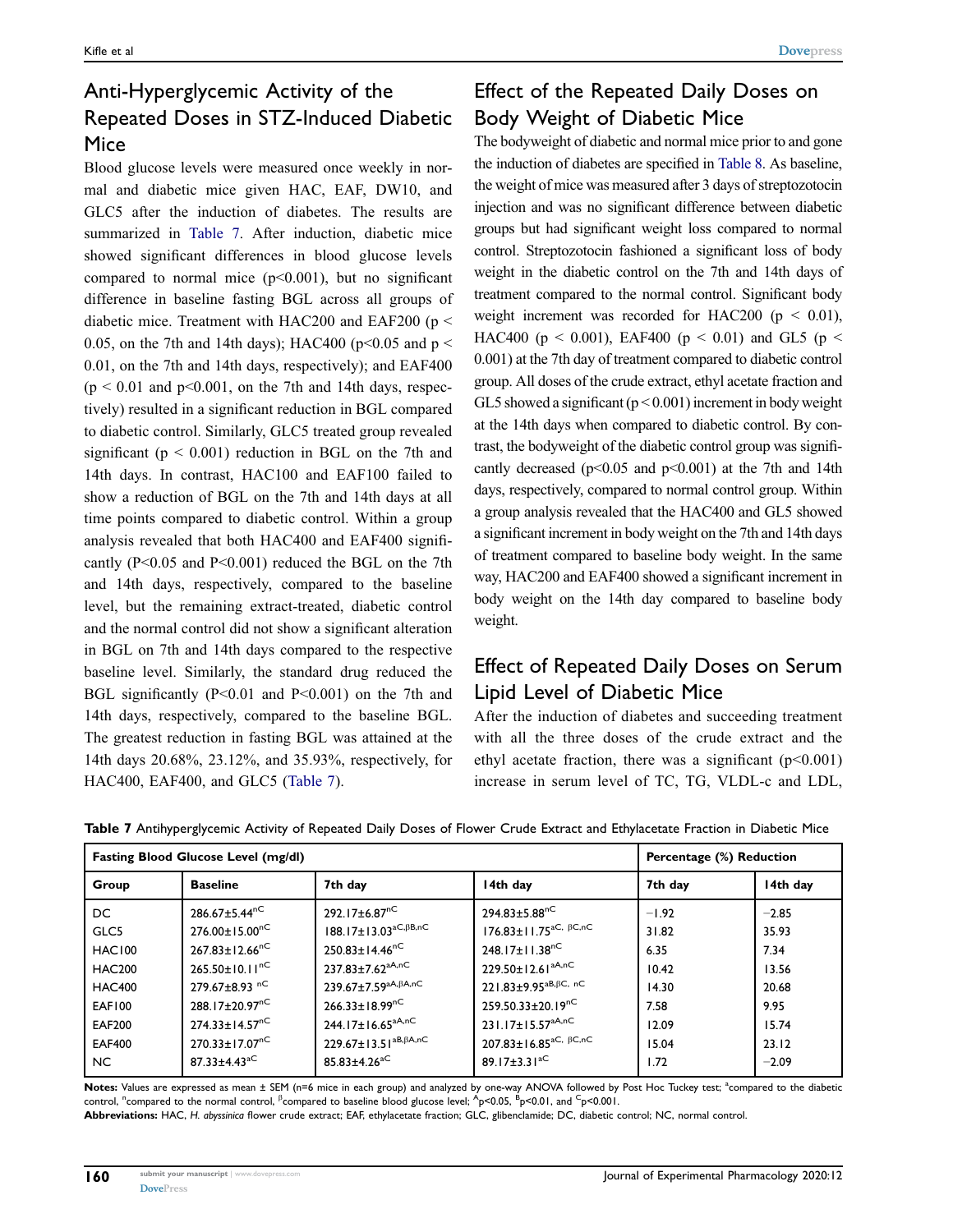<span id="page-10-0"></span>Table 8 Effect of Repeated Daily Doses of the Flower Crude Extract and Ethylacetate Fraction on Bodyweight of Diabetic Mice

|               | Body Weight (g)                            |                 |                                           |                                                 |  |
|---------------|--------------------------------------------|-----------------|-------------------------------------------|-------------------------------------------------|--|
| Group         | <b>Before</b><br><b>Induction</b><br>of DM | <b>Baseline</b> | 7th Day of<br><b>Treatment</b>            | 14th Day<br>of<br><b>Treatment</b>              |  |
| DC            | 27.19±0.59                                 | 26.05<br>±0.49  | 24.02<br>±0.91 <sup>nA</sup>              | 22.85<br>$\pm 0.69$ nC, $\beta$ A               |  |
| GLC5          | 28.06±0.35                                 | 27.66<br>±0.33  | 29.04<br>$\pm 0.46^{\mathrm{aC},\beta A}$ | 30.01<br>$\pm 0.45^{\text{aC}, \beta A}$        |  |
| <b>HAC100</b> | 27.10±0.65                                 | 25.65<br>±0.49  | 24.78±0.41                                | 26.27<br>$\pm$ 0.62 <sup>aB</sup>               |  |
| <b>HAC200</b> | 29.15±0.65                                 | 27.39<br>±0.61  | 28.55<br>±0.49 <sup>aB</sup>              | 29.48<br>$±1.26$ <sup>aC, <math>βA</math></sup> |  |
| <b>HAC400</b> | 27.58±0.54                                 | 26.69<br>±1.08  | 29.63<br>$\pm 0.43^{\text{aC},\beta A}$   | 29.81<br>$\pm 0.39^{\text{aC}, \beta A}$        |  |
| <b>EAF100</b> | $28.04 \pm 1.32$                           | 27.79<br>±1.08  | $26.91 \pm 0.88$                          | 28.40<br>$±0.72$ <sup>aC</sup>                  |  |
| <b>EAF200</b> | 26.70±0.74                                 | 24.89<br>±0.83  | $26.58 + 0.77$                            | 27.19<br>±0.71 <sup>aC</sup>                    |  |
| <b>EAF400</b> | $27.54 \pm 1.15$                           | 25.89<br>±0.82  | 27.81<br>$±0.76$ <sup>aB</sup>            | 28.74<br>$\pm 0.62^{\mathrm{aC}, \beta A}$      |  |
| <b>NC</b>     | 26.47±0.89                                 | 26.59<br>±0.66  | 27.40<br>±0.71 <sup>aA</sup>              | 28.60<br>$±0.47$ <sup>aC</sup>                  |  |

Notes: Values are expressed as mean ± SEM (n=6 mice in each group) and analyzed by one-way ANOVA followed by Post Hoc Tuckey test; <sup>a</sup>compared to the diabetic control, <sup>n</sup>compared to the normal control, <sup>β</sup>compared to baseline bodyweight; <sup>A</sup>p<0.05, <sup>B</sup>p<0.01, <sup>C</sup>p<0.001.

Abbreviations: HAC, H. abyssinica flower crude extract; EAF, ethylacetate fraction; GLC, glibenclamide; DC, diabetic control; NC, normal control; DM, diabetes Mellitus.

and a significant  $(p<0.001)$  decrease in HDL cholesterol when compared to normal mice. EAF100 treated group did not show a significant reduction in the serum level of TG and VLDL-c; and did not show a significant increment in the serum level of HDL-c compared to diabetic control. Correspondingly, EAF200 treated group did not show a significant decrease in serum level of VLDL-c, but showed a significant  $(p<0.05)$ reduction in serum level of TG and a significant increment in serum level of HDL-c compared to diabetic control. However, administration of all the three doses of flower crude extract (HAC100, HAC200, and HAC400), ethyl acetate fraction (EAF400), and GLC5 to diabetic mice for 14 days showed a significant <span id="page-10-1"></span>Table 9 Effect of Repeated Daily Doses of Flower Crude Extract and Ethyl Acetate Fraction on Serum Lipid Level of Diabetic Mice

|               | Serum Lipid Level (mg/dl)                 |                                        |                                          |                                   |                                           |
|---------------|-------------------------------------------|----------------------------------------|------------------------------------------|-----------------------------------|-------------------------------------------|
| Group         | <b>STC</b>                                | <b>STG</b>                             | HDL-c                                    | <b>VLDLc</b>                      | LDL-c                                     |
|               | (mg/dl)                                   | (mg/dl                                 | (mg/dl)                                  | (mg/dl)                           | (mg/dl)                                   |
| DC            | 187.17                                    | 167.17                                 | 23.17                                    | 32.17                             | 132.33                                    |
|               | $±0.79$ <sup>aC</sup>                     | ±1.60 <sup>aC</sup>                    | $\pm 2.60^{\mathrm{aC}}$                 | $±.79^{\mathrm{aC}}$              | $±1.94$ <sup>aC</sup>                     |
| GLC5          | 93.I7                                     | 88.17                                  | 36.33                                    | 19.83                             | 39.50                                     |
|               | $±1.62$ <sup>bC</sup>                     | $±1.40$ <sup>bC</sup>                  | $±0.88$ <sup>bC</sup>                    | $\pm 2.49$ <sup>bC</sup>          | $±0.76$ <sup>bC</sup>                     |
| <b>HAC100</b> | 175.50                                    | 156.00                                 | 28.33                                    | 28.40                             | 113.83                                    |
|               | $\pm 0.76$ <sup>aC,</sup>                 | $\pm 0.96$ <sup>aC,</sup>              | $±1.66$ <sup>aC,</sup>                   | $\pm$ 0.72 <sup>aC,</sup>         | $\pm 2.66^{\text{aC},}$                   |
|               | bС                                        | bС                                     | bС                                       | bВ                                | bС                                        |
| <b>HAC200</b> | 167.83                                    | 145.67                                 | 31.83                                    | 26.00                             | 108.67                                    |
|               | ±1.60 <sup>aC</sup>                       | $±1.66$ <sup>aC,</sup>                 | $±1.60^{aC}$                             | ±1.57 <sup>aC,</sup>              | $\pm 0.61$ <sup>aC,</sup>                 |
|               | bС                                        | bС                                     | bС                                       | bС                                | bС                                        |
| <b>HAC400</b> | 163.67                                    | 139.50                                 | 33.50                                    | 25.17                             | 98.50                                     |
|               | ±1.71 <sup>aC</sup>                       | $\pm$ 0.95 <sup>aC,</sup>              | $\pm 0.60$ <sup>aB,</sup>                | $\pm 0.47^{\mathrm{aC},}$         | ±1.61 <sup>aC</sup>                       |
|               | bС                                        | bС                                     | bС                                       | bС                                | bС                                        |
| <b>EAF100</b> | 175.50<br>$\pm 3.76$ <sup>aC,</sup><br>bС | 164.33<br>$±2.42$ <sup>aC</sup>        | 25.50<br>$±0.76$ <sup>aC</sup>           | 31.33<br>$\pm 0.88^{\mathrm{aC}}$ | 115.67<br>$±1.84^{\mathrm{aC},}$<br>bС    |
| <b>EAF200</b> | 172.50<br>$\pm 2.60^{\mathrm{aC},}$<br>bС | 162.50<br>$±0.76$ <sup>aC,</sup><br>bА | 26.50<br>$\pm 2.76$ <sup>aC,</sup><br>bА | 29.17<br>$±0.47$ <sup>aC</sup>    | 110.83<br>$\pm 0.65$ <sup>aC,</sup><br>bС |
| <b>EAF400</b> | 168.33                                    | 156.67                                 | 29.50                                    | 29.00                             | 103.67                                    |
|               | $±1.14$ <sup>aC,</sup>                    | $±0.88$ <sup>aC,</sup>                 | $±1.42$ <sup>aC,</sup>                   | $±1.36$ <sup>aC,</sup>            | $±1.62$ <sup>aC,</sup>                    |
|               | bС                                        | bС                                     | bС                                       | bА                                | bС                                        |
| <b>NC</b>     | 88.17                                     | 82.67                                  | 37.83                                    | 18.83                             | 35.67                                     |
|               | $±0.79$ bC                                | $±1.11^{bC}$                           | $\pm 0.94$ <sub>bC</sub>                 | $\pm$ 0.79 <sup>bC</sup>          | $±1.07$ <sup>bC</sup>                     |

Notes: Values are expressed as mean ± SEM (n=6 mice in each group) and analyzed by one-way ANOVA followed by Post Hoc Tuckey test; <sup>a</sup>compared with normal control group, <sup>b</sup>compared with diabetic control;  $^{A}p$  < 0.05,  $^{B}p$  < 0.01,  $^{C}p$  < 0.001. Abbreviations: HAC, H. abyssinica flower crude extract; EAF, ethylacetate fraction; GLC, glibenclamide; DC, diabetic control; NC, normal control; STC, serum total cholesterol; STG, serum triglyceride; HDL-c, high-density lipoprotein cholesterol; VLDL-c, very-low-density lipoprotein cholesterol; LDL-c, low-density lipoprotein cholesterol.

(p<0.001) dose-dependent reduction in the serum level of TC, TG, LDL, and VLDL whilst increasing the levels of HDL-c compared to the diabetic control ([Table 9\)](#page-10-1).

#### **Discussion**

<span id="page-10-2"></span>Numerous new bioactive phytochemicals isolated from the plants having hypoglycemic and anti-hyperglycemic effects prove the same anti-diabetic activity and sometimes even more potent than already recognized oral hypoglycemic agents.<sup>52[,53](#page-15-18)</sup> The present study investigated the in vitro and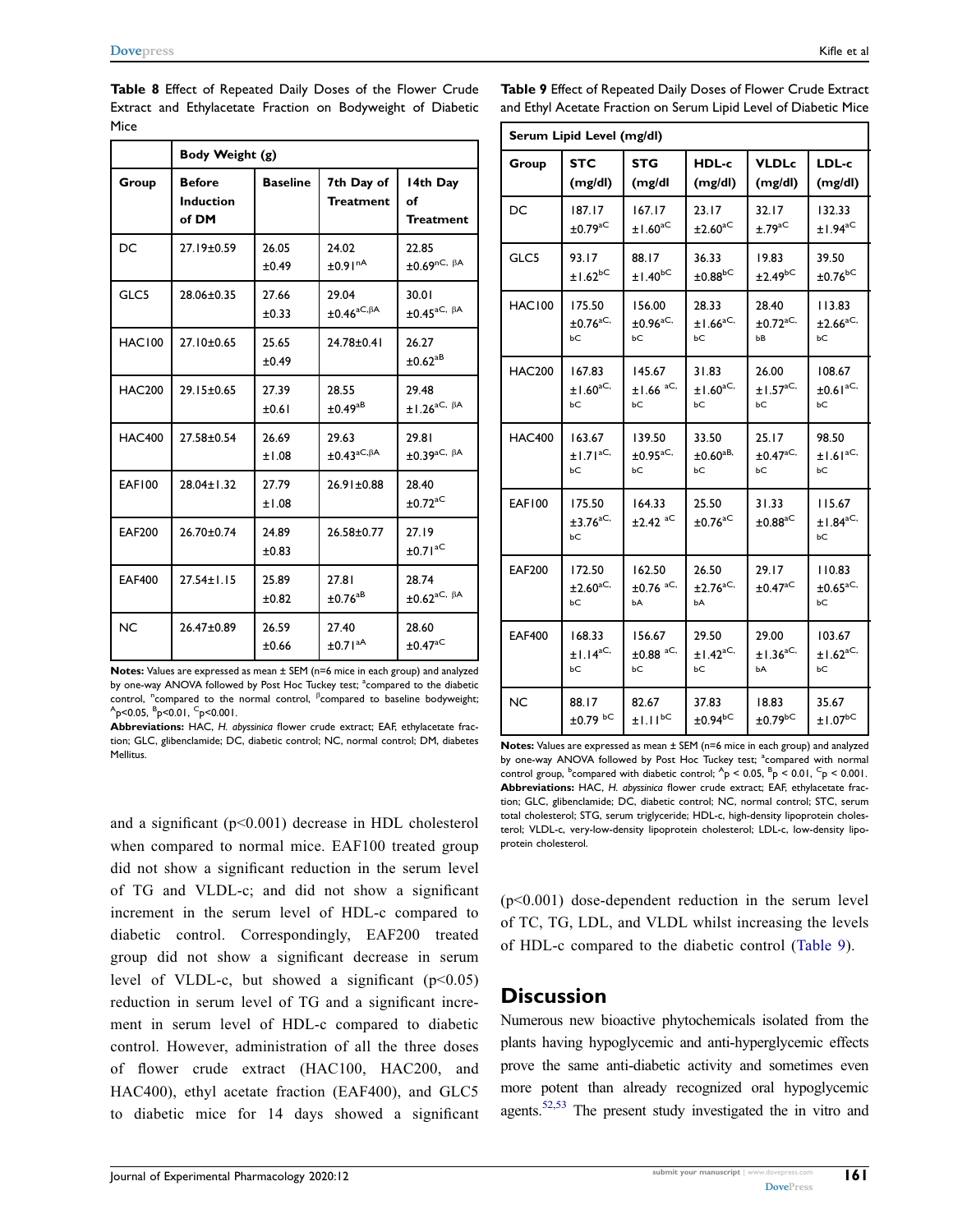in vivo antidiabetic, antihyperlipidemic, and antioxidant activity of the 80% methanolic crude extract and solvent fractions of H. abyssinica on normal and diabetic mice.

In the acute oral toxicity study, administering hydromethanolic crude extract at single dose of 2 g/kg body weight orally did not cause any major toxicity and death of mice during observation. This finding revealed that the  $LD_{50}$  of the plant extract is greater than 2 g/kg. This result supports the study which presents the tough evidence of the non-toxic outcome of the plant. $26,54$  $26,54$  $26,54$ 

<span id="page-11-4"></span><span id="page-11-3"></span><span id="page-11-2"></span><span id="page-11-1"></span><span id="page-11-0"></span>Various secondary metabolites isolated from diverse plant species have been anticipated to have potent hypoglycemic, anti-hyperglycemic and glucose suppressive effects. These secondary metabolites include Flavonoids,<sup>[55](#page-15-20)[,56](#page-15-21)</sup> Sterols/ Triterpenoids,<sup>57</sup> Alkaloids and Phenolics.<sup>58</sup> Possessions might be achieved by stimulating insulin release from pancreatic ß-cells, inhibiting glucose absorption in the gut, stimulating glycogenesis in the liver and/or increasing glucose utilization by the body.<sup>59</sup> Apart from lowering blood glucose effect, these phytochemicals are recognized to regenerate the damaged beta cells and stopping oxidative stress on beta cells in experimental diabetic rats. $60$  A study with *Artemisia afra* has been reported to possess hypoglycemic activity in diabetic rabbits due to the presence of Saponins which might be acting as a stimulant for the release of insulin following the repair of pancreatic beta cells by the extract. $61$  The preliminary phytochemical screening of the 80% methanolic crude extract of H. abyssinica, showed the likely existence of Saponins, Tannins, Terpenoids, Phenols, Flavonoids, Glycosides, Steroids, and Anthraquinones. This finding was similar to the reports by Wolde T et al,  $2016^{62}$  As a result, these secondary metabolites which were found in H. abyssinica crude extracts and solvent fractions may, therefore, be accountable for the observed glucose suppressive and anti-hyperglycemic activity of the extract and some of the bioactive constituents in this study could act synergistically or independently enhancing the action of glycolytic and glyconeogenic enzymes.

<span id="page-11-6"></span><span id="page-11-5"></span>Previous chemical composition studies of flower extract of H. abyssinica have shown the existence of phloroglucinols, specific amino acids, minerals, and weak organic acids.<sup>21–[23,](#page-14-18)[63](#page-15-28)</sup> These findings advocate that the component of H. abyssinica may have a protective or therapeutic potential for the treatment of diabetes via numerous likely mechanisms.<sup>[63](#page-15-28)-[68](#page-15-29)</sup>

<span id="page-11-11"></span><span id="page-11-8"></span><span id="page-11-7"></span>It is well known that reduction of postprandial hyperglycemia can be achieved by inhibiting intestinal α-glucosidase and pancreatic α-amylase activity via delayed carbohydrate digestion.<sup>69</sup> The plant crude extract and solvent fractions

showed pancreatic α-amylase inhibitory activity. The search for new group of agents from natural resources, especially from medicinal plants, becomes an attractive approach for the treatment of postprandial hyperglycemia. As shown in [Table 2](#page-6-0), all doses of the crude extract and solvent fractions of H. abyssinica demonstrated a dose-dependent reduction in  $\alpha$ amylase activity. The most important inhibition appeared in the ethyl acetate solvent fraction (54.23%) while the aqueous fraction (26.18%) showed the weakest effect. The  $\alpha$  amylase inhibitory activity in ethyl acetate extract is most likely to be due to semi-polar compounds and is worth investigating further and isolating pure active compounds. Flavonoids, Tannins and Phenolic acids are a major group of polyphenolic compounds that have been reported to possess inhibitory activity against α-amylase.<sup>70</sup> In this study, the phytochemical analysis revealed that the extracts are rich in polyphenolic components, this suggests that the bioactive exerting the inhibitory effect against α-amylase may be present in all plant extracts at different concentrations. The greatest anti-oxidant activity (58.38%) was observed in the crude extract while the lowest antioxidant activity was observed in aqueous fraction (36.52%). The meticulous results of both plants are shown in [Table 3](#page-6-1). The attractive fact of our study was that the crude extract showed outstanding antioxidant potential than solvent fractions. The result of the anti-oxidant activity of H. abyssinica extract showed a dose-dependent antioxidant activity.

<span id="page-11-10"></span><span id="page-11-9"></span>In the hypoglycemic activity of the flower crude extract, DW10 did not significantly change the blood glucose concentrations of fasted normoglycemic mice. However, crude extract of HAC200 ( $p < 0.05$ ) at 4th hours and HAC400 ( $p<0.05$  and  $p<0.001$ , respectively) at 4th and 6th hours significantly reduced the blood glucose level of non-diabetic mice and it was observed that the extract exerted its action in a dose-dependent manner. The crude extract produced a delayed but significant hypoglycemia; this showed that the anti-diabetic activity of the extract amplified with time, as the maximal effect was achieved at the 6th hours ([Table 4](#page-7-0)). This could mean that the active constituents in the extract need time to attain adequate concentration at the target site, as a similar pattern was observed with other plants displaying anti-diabetic activity.<sup>[71](#page-15-32)</sup> The plant extract showed comparatively slower hypoglycemic onset of action than the standard drug. The hypoglycemic effect of glibenclamide was apparent due to the stimulation of insulin release from pancreatic β-cells and inhibition of glucagon secretion.<sup>[72](#page-16-0)</sup> The crude extract might have an insulin-like effect or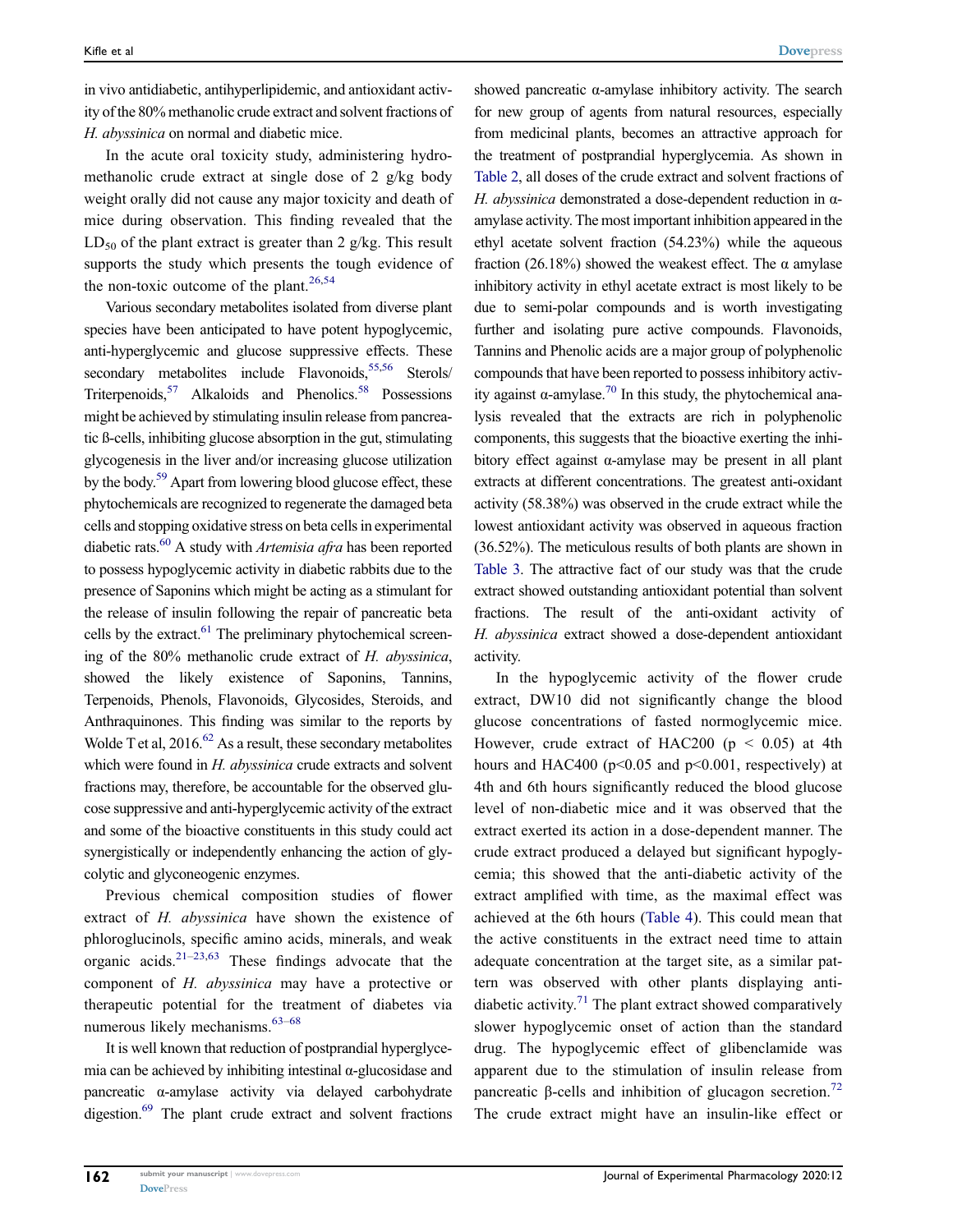<span id="page-12-0"></span>stimulate insulin secretion from β-cells. Compounds of a natural product such as Flavonoids and Tannins isolated from medicinal plants are reported to stimulate insulin secretion from pancreatic  $\beta$ –cells.<sup>[73](#page-16-1)</sup> Since these active constituents exist in H. abyssinica, the probable mechanism of action of plant extract is similar to GLC5. So the HAC200 and HAC400 crude extract were shown a significant BGL reduction as compared to the negative control.

<span id="page-12-1"></span>OGTT is a measure of the body's ability to utilize glucose and it is seen as the "gold standard" in diagnosing diabetes mellitus.<sup>74</sup> The effect of extracts on glucose tolerance test in normal mice is shown in [Table 5](#page-7-1). At 30 mins of glucose administration, the peak of blood glucose level became higher and then consequently lowered. This confirms the physiologic induction of hyperglycemia due to oral glucose loading. Statistical analysis showed that there was no significant difference among the groups at 0 min. Similarly, statistical analysis at 30 mins showed that there was a significant difference among the groups. Additional, statistical analysis at 60 mins showed that there was a significant difference among the groups at 60 mins. Post hoc test revealed that GLC5 showed significant (P<0.001) reduction in the plasma sugar level compared to negative control at 60 mins. Moreover, Post hoc test revealed that GLC5, HAC200, and HAC400 showed significant (P<0.05 and P<0.01) decrease in the plasma sugar level compared to glucose loaded control group at 120 mins. In this test, glucose tolerance was enhanced significantly ( $p \le$ 0.001) in GLC5 and all doses of the crude extract-treated groups from 60 mins onwards compared to the blood glucose level at 30 mins. In general, in OGTT the crude extract showed a significant reduction in blood glucose level from 120 mins compared to negative control. Mice treated with crude extract have better glucose utilization capacity. The postprandial glucose-lowering ability of the extract may be accredited to embarrassment of glucose absorption, stimulation of peripheral glucose utilization, reduction in glycogenolysis, and gluconeogenesis.<sup>75</sup> This suggests that the extract is capable with the ability to get better regulatory mechanisms, indicative of a potential advantage of the extract in minimizing hyperglycemia-related complications of diabetes. This pattern of blood glucose modulation was similar to the finding by Yaschilal et al, 2018,  $^{76}$  and M. Anitha et al, 2012.<sup>77</sup> This finding provides confident evidence that the claimed medicinal plant has an antihyperglycemic activity.

<span id="page-12-3"></span><span id="page-12-2"></span>Among the variety of single doses of the crude extract and solvent fractions, greatest activity was observed with ethyl acetate fraction. It is appealing to note that EAF400 was proficient of bringing down STZ-induced hyperglycemia by 13.38% as compared with the crude extract (12.46%) at a dose of 400 mg/kg of body weight 8 h after oral administration, while the AQF and chloroform fractions showed weak activity (5.08% and 7.57%, respectively), representing that the active constituent(s) of the plants are semi-polar. GLC5 showed a greatest reduction of 23.49% in blood glucose level 8 h after oral administration. As shown in [Table 6,](#page-8-1) this antidiabetic activity corresponds to GLC5 and all doses of the crude and solvent fractions showed a reduction in blood glucose levels after oral administration, indicating the improvement in blood glucose homeostasis was in a dose-dependent manner, this can be explained by the possible existence of a sufficient concentration of the active metabolite (s) in the higher dose 400 mg/kg in contrast to the lower 100mg/kg and middle 200mg/kg dose levels of plant extracts. The in vitro  $\alpha$ amylase and single-dose anti-hyperglycemic activity (STZinduced mice) in the ethyl acetate showed a superior antidiabetic activity compared to other solvent fractions. This may indicate that the ethyl acetate fractions could contain compounds better than the HAC, CHF, and AQF. Due to its superior activity in their in vitro anti-diabetic and better bringing down of STZ-induced hyperglycemia, the ethyl acetate fraction was further investigated for their in vivo antihyperglycemic activity of repeated daily doses on STZinduced diabetic mice. This finding was not in line with other study which reported that the aqueous fraction had significant glucose-lowering activity[.78](#page-16-6)

<span id="page-12-4"></span>In the anti-hyperglycemic activity of repeated daily doses of the HAC and EAF in STZ-induced diabetic mice, the maximum percent fall of fasting blood glucose was found at EAF400 (23.12%) as compared to HAC400 (20.68%) on day 14th. The result was comparable with the standard drug GLC5 which reduced fasting blood glucose level by 35.93% on the same day. Furthermore, significant fasting blood glucose fall in diabetic mice treated with HAC200 ( $p<0.05$  in both cases); HAC400 ( $p<0.05$  and  $p \le 0.01$ , respectively in both cases); and EAF400 ( $p \le$ 0.01 and p<0.001, respectively in both cases) resulted in a significant reduction in BGL at the 7th and 14th days, respectively, compared to diabetic control. Similarly, GLC5 treated group revealed significant  $(p<0.01$  and p<0.001) reduction in BGL at the 7th and 14th days, respectively. It was observed that the extract exerted its action in a dose-dependent manner, this might be due to increasing dose contains a higher concentration of the active component(s) responsible for more fall of fasting blood glucose than the lower dose. Likewise, GLC5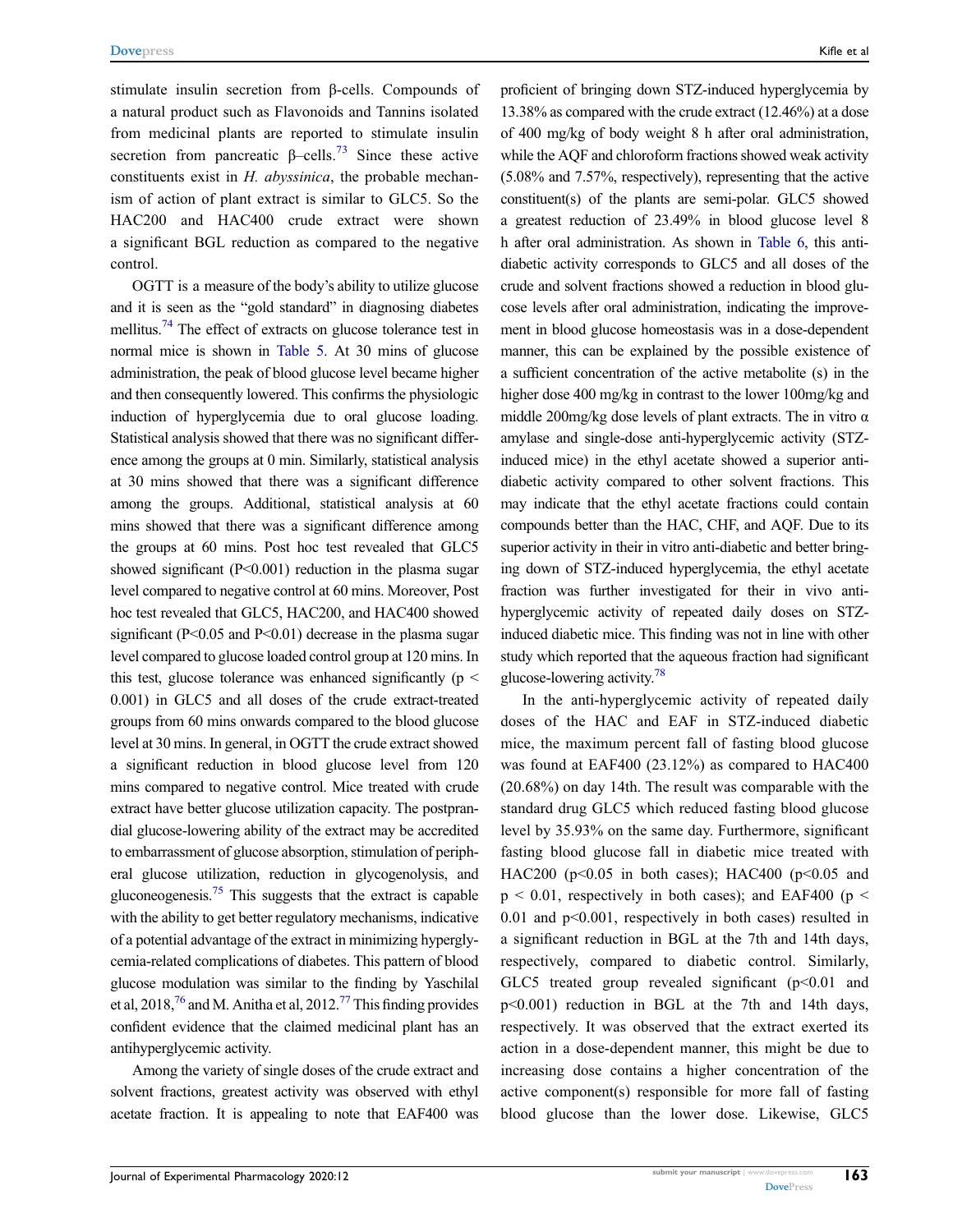<span id="page-13-0"></span>lowers fasting blood glucose level via selective blockage of adenosine triphosphate (ATP) sensitive K+ (KATP) channels in the plasma membrane. This leads to membrane depolarization, activate voltage-gated Ca2+ channels, a rise in cytosolic (Ca2+) and release of endogenous insulin in β-cells of the pancreas,<sup>[79](#page-16-7)</sup> this suggests that Streptozotocin at 150 mg/kg i.p. might not adequate for the destruction of β-cells and/or few cells remained to have the capability to regenerate and secrete insulin. Oxidative stress and inflammation involving the pancreas are the key factors in the pathogenesis and progression of diabetes. Excessive free radicals generated from hyperglycemia-induced glucose autoxidation and protein glycosylation play an imperative role in DM pathogenesis. $80,81$  $80,81$ Pancreas β-cells are sensitive to damage by nitric oxide and other free radicals which can be generated by STZ.<sup>82</sup> Preceding studies revealed that different plant extracts have shown pancreas β cell-protective activity due to their antioxidant activities. $83,84$  $83,84$  In the same way, the extract of H. abyssinica showed anti-oxidant activity in the present study. This suggests that the β-cell protective effect secondary to the antioxidant activity of the plant extract might contribute to its anti-hyperglycemic activity in STZ-induced diabetic mice.

<span id="page-13-4"></span><span id="page-13-3"></span><span id="page-13-2"></span><span id="page-13-1"></span>Significant ( $p < 0.001$ ) body weight loss was observed in STZ-induced diabetic control mice and more or less normalized by treatment with HAC and EAF. In diabetic mice, this loss of weight may be due to tissue protein break down and muscle wasting via unavailability of carbohydrates as an energy source and catabolism of fats.<sup>85</sup> However, this finding revealed that GLC5 and all doses of the extract-treated mice showed significant weight gain (p  $< 0.001$ ,  $p < 0.05$ ) in contrast with the diabetic group and baseline body weight, respectively, after 14 days treatment. The protective effect of the extract on body weight loss may be due to its capability to decrease hyperglycemia. Here, the bioactive compounds of H. abyssinica may help in suppressing the free radicals generated due to hyperglycemia, and control over muscle wasting resulted from glycemic control in treated diabetic mice, and ultimately lead to body weight gain.

<span id="page-13-5"></span>Activation of hormone-sensitive lipase during insulin insufficiency causes raise in free fatty acid mobilization from adipose tissue. Besides, hyperglycemia is accompanied by a rise in TC, TG, LDL-C and a fall in  $HDL-C$ .<sup>[86](#page-16-14)</sup> In the current study, STZ-induced diabetic control mice showed significantly increased serum STC, STG, VLDL-C, and LDL-C and decreased HDL-C as expected. Repeated administration of HAC and EAF for 14 days significantly decreased STC, STG, VLDL-C, and LDL-C levels and at the same time, HDL-C level was increased in a dose-dependent manner, and all the three doses of the HAC did show better improvement in diabetic dyslipidemia compared to EAF treated group. It is not notorious whether plant extract had a straight effect on lipid metabolism or the anti-dyslipidemic activity is achieved only due to the controlled hyperglycemia. But, it can be concluded that both the crude extract and the fraction improve diabetic dyslipidemia. This finding was also consistent with other findings that showed the ethanolic and aqueous extracts of Costus igneus showed significant reduction in blood glucose level, Cholesterol, Triglycerides, LDL and elevated the HDL level in streptozotocin-induced diabetes.<sup>61</sup>

#### **Conclusions**

This study revealed that the crude extract and solvent fractions of H. abyssinica have showed significant lowering of blood glucose level on diabetic, normoglycemic and oral glucose loaded mice and not permitted bodyweight loss of diabetic. The results also verified that inhibition of intestinal α-amylase and free radical scavenging activity by the extracts may contribute to the antihyperglycemic and anti-hyperlipidemic activity. The results give scientific support for the use of the plant in folk medicine for the management of diabetes and its associated complications. H. abyssinica would be promising for further clinical studies in the management of DM. Further studies to find out the mechanism of this plant for its antidiabetogenic effect and there is a need for bioactivity guided investigation to isolate the lead compound responsible for the antidiabetic activity.

#### Abbreviations

BGL, blood glucose level; DNSA, 3,5-dinitrosalicylic acid; DM, diabetes mellitus; DPPH, 2,2-diphenyl-1-picrylhydrazyl; HDL, high-density lipoprotein;  $IC_{50}$ , half-maximal inhibitory concentration; LDL, low-density lipoprotein;  $LD_{50}$ , median lethal dose; OECD, Organization for Economic Cooperation and Development; OGTT, oral glucose tolerance test; STZ, streptozotocin; TC, total cholesterol; TG, triglycerides; VLDL, very-low-density lipoprotein.

## Data Sharing Statement

Most of the data is included in the manuscript. Additional can be found from the corresponding author based on reasonable request.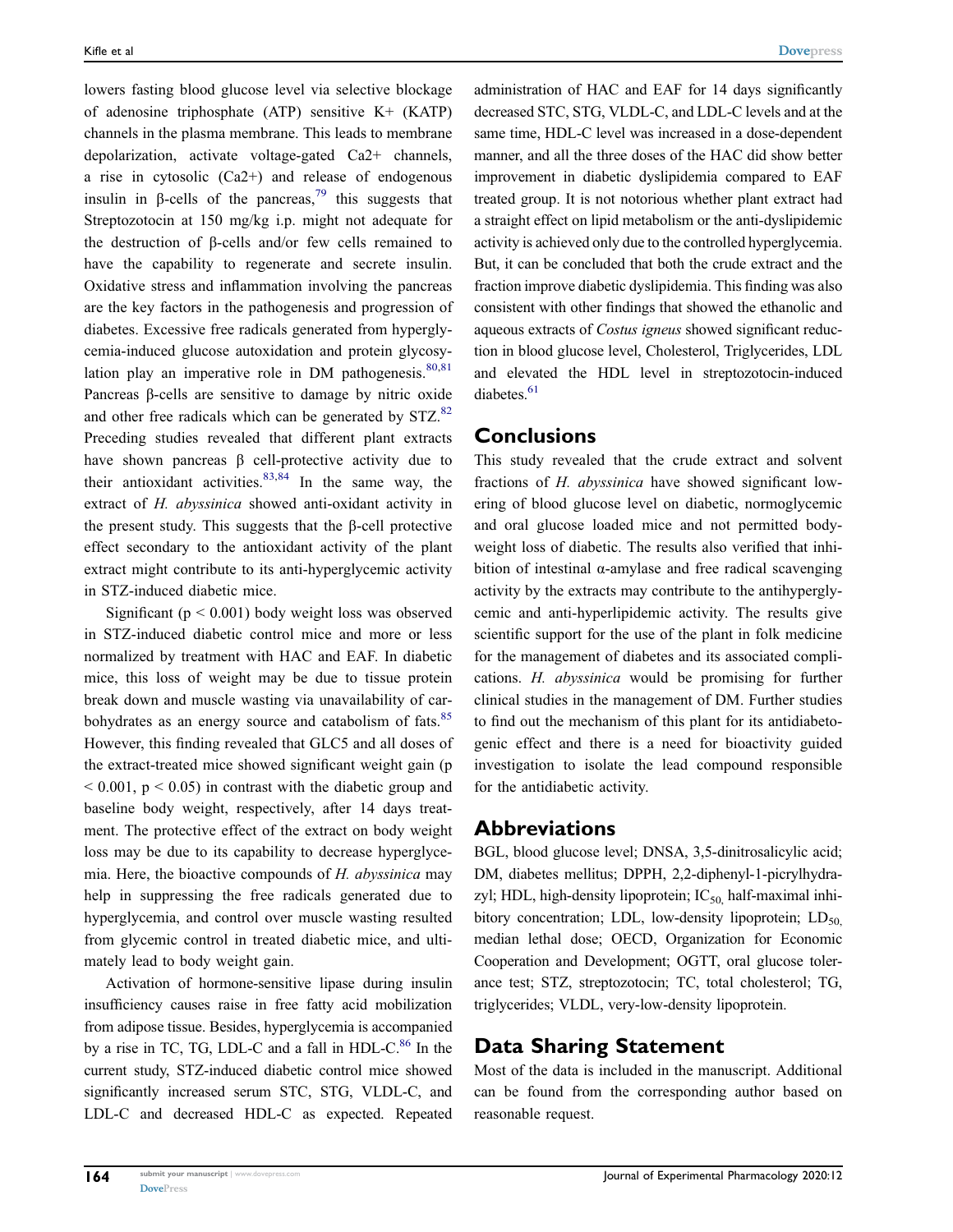## Ethics Approval and Consent to **Participate**

Ethical clearance was obtained from the research and ethics committee, department of pharmacology, University of Gondar with a Reference number of SOP 4/105/11 to conduct the study in animal model. Apart from that, all possible steps were taken to avoid animal suffering at each stage of the experiment. However, no consent was needed for this study.

## Acknowledgment

Authors would like to acknowledge University of Gondar for material support and for allowing to use the laboratory facility.

## **Disclosure**

The authors declare that they have no competing interests.

## References

- <span id="page-14-0"></span>1. Okur ME, Karantas ID, Siafaka PI. Diabetes mellitus: a review on pathophysiology, current status of oral pathophysiology, current status of oral medications and future perspectives. Acta Pharm Sci. [2017;](#page-1-0)55(1):61. doi:[10.23893/1307-2080.APS.0555](https://doi.org/10.23893/1307-2080.APS.0555)
- 2. Shewasinad A, Bhoumik D, ZERO HISHE H, Masresha B. Antidiabetic activity of methanol extract and fractions of thymus schimperi ronniger leaves in normal and streptozotocin induce diabetic mice. Iran J Pharmacol Ther. 2018;16(1):1-8.
- <span id="page-14-1"></span>3. Wadkar K, Magdum C, Patil S, Naikwade N. Anti-diabetic potential and Indian medicinal plants. J Herb Med Toxicol. [2008;](#page-1-0)2(1):45–50.
- <span id="page-14-2"></span>4. Association AD. Diagnosis and classification of diabetes mellitus. Diabetes Care. [2014;](#page-1-1)37(Supplement 1):S81–S90. doi:[10.2337/dc14-](https://doi.org/10.2337/dc14-S081) [S081](https://doi.org/10.2337/dc14-S081)
- <span id="page-14-3"></span>5. Organization WH. Global Report on Diabetes. World Health Organization; [2016](#page-1-2).
- <span id="page-14-4"></span>6. Rizvi SI, Matteucci E, Atukeren P. Traditional medicine in management of type 2 diabetes mellitus. J Diabetes Res. [2013](#page-1-3);2013.
- <span id="page-14-5"></span>7. Elujoba AA, Odeleye O, Ogunyemi C. Traditional medicine development for medical and dental primary health care delivery system in Africa. Afr J Tradit Complement Altern Med. [2005;](#page-1-4)2(1):46–61.
- <span id="page-14-6"></span>8. DeyL AA, Yuan CS. Alternative therapies for type 2 diabetes. Altern Med Rev. [2002;](#page-1-5)7(1):45–58.
- <span id="page-14-7"></span>9. Mamun-or-Rashid A, Hossain MS, Hassan N, Dash BK, Sapon MA, Sen MK. A review on medicinal plants with antidiabetic activity. Int J Pharmacogn Phytochem. [2014;](#page-1-6)3(4):149–159.
- 10. Shukia R, Sharma S, Puri D, Prabhu K, Murthy P. Medicinal plants for treatment of diabetes mellitus. Indian J Clin Biochem. 2000;15 (1):169–177. doi:[10.1007/BF02867556](https://doi.org/10.1007/BF02867556)
- 11. Zangeneh MM, Zangeneh A, Tahvilian R, Moradi R. Antidiabetic, hepatoprotective and nephroprotective effects of the aqueous extract of Falcaria vulgaris in diabetic male mice. Arch Biol Sci. 2018;70 (4):655–664. doi:[10.2298/ABS180222027Z](https://doi.org/10.2298/ABS180222027Z)
- <span id="page-14-8"></span>12. Hagh-Nazari L, Goodarzi N, Zangeneh MM, Zangeneh A, Tahvilian R, Moradi R. Stereological study of kidney in streptozotocin-induced diabetic mice treated with ethanolic extract of Stevia rebaudiana (bitter fraction). Comp Clin Path. [2017](#page-1-6);26 (2):455–463. doi:[10.1007/s00580-016-2398-7](https://doi.org/10.1007/s00580-016-2398-7)
- <span id="page-14-9"></span>13. Assefa B, Glatzel G, Buchmann C. Ethnomedicinal uses of Hagenia abyssinica (Bruce) JF Gmel. among rural communities of Ethiopia. J Ethnobiol Ethnomed. [2010;](#page-1-7)6(1):20. doi:[10.1186/1746-4269-6-20](https://doi.org/10.1186/1746-4269-6-20)
- <span id="page-14-10"></span>14. Enyew A, Asfaw Z, Kelbessa E, Nagappan R. Ethnobotanical study of traditional medicinal plants in and around Fiche District, Central Ethiopia. Curr Res J Biol Sci. [2014](#page-1-7);6(4):154–167.
- <span id="page-14-11"></span>15. Bnouham M, Ziyyat A, Mekhfi H, Tahri A, Legssyer A. Medicinal plants with potential antidiabetic activity-a review of ten years of herbal medicine research (1990–2000). Int J Diabetes Metab. [2006](#page-1-8);14(1):1.
- <span id="page-14-12"></span>16. Patel D, Prasad S, Kumar R, Hemalatha S. An overview on antidiabetic medicinal plants having insulin mimetic property. Asian Pac J Trop Biomed. [2012](#page-1-8);2(4):320.
- <span id="page-14-13"></span>17. Feyissa T. Micropropagation, Transformation and Genetic Diversity of Hagenia Abyssinica (Bruce) Jf Gmel. Vol. 2006. [2006](#page-1-9).
- <span id="page-14-14"></span>18. Demissew S, Friis I, Awas T, et al. Four new species of Aloe (Aloaceae) from Ethiopia, with notes on the ethics of describing new taxa from foreign countries. Kew Bull. [2011](#page-1-10);66(1):111–121. doi:[10.1007/s12225-011-9263-2](https://doi.org/10.1007/s12225-011-9263-2)
- 19. Grover J, Yadav S, Vats V. Medicinal plants of India with anti-diabetic potential. J Ethnopharmacol. 2002;81(1):81–100. doi:[10.1016/S0378-8741\(02\)00059-4](https://doi.org/10.1016/S0378-8741(02)00059-4)
- <span id="page-14-15"></span>20. Vuksan V, Sievenpiper JL. Herbal remedies in the management of diabetes: lessons learned from the study of ginseng. Nutr Metab Cardiovasc Dis. [2005](#page-1-10);15(3):149–160. doi:[10.1016/j.numecd.2005.05.001](https://doi.org/10.1016/j.numecd.2005.05.001)
- <span id="page-14-16"></span>21. Nibret E, Wink M. Trypanocidal and antileukaemic effects of the essential oils of Hagenia abyssinica, Leonotis ocymifolia, Moringa stenopetala, and their main individual constituents. Phytomedicine. [2010](#page-1-11);17(12):911–920. doi:[10.1016/j.phymed.2010.02.009](https://doi.org/10.1016/j.phymed.2010.02.009)
- <span id="page-14-17"></span>22. Jansen PCM. Spices, Condiments and Medicinal Plants in Ethiopia, Their Taxonomy and Agricultural Significance. Pudoc; [1981](#page-1-12).
- <span id="page-14-18"></span>23. Amde M, Megersa N, Taddesse AM, Bedassa T. Determination of the levels of selected metals in seeds, flowers and fruits of medicinal plants used for tapeworm treatment in Ethiopia. Toxicol Environ Chem. [2013;](#page-1-13)95(1):82–100. doi:[10.1080/02772248.2012.744022](https://doi.org/10.1080/02772248.2012.744022)
- <span id="page-14-19"></span>24. Chai -T-T, Yeoh L-Y, Ismail NIM, Ong H-C, Manan FA, Wong F-C. Evaluation of glucosidase inhibitory and cytotoxic potential of five selected edible and medicinal ferns. Trop J Pharm Res. [2015](#page-1-14);14 (3):449–454. doi:[10.4314/tjpr.v14i3.13](https://doi.org/10.4314/tjpr.v14i3.13)
- <span id="page-14-20"></span>25. Surh Y-J. Cancer chemoprevention with dietary phytochemicals. Nat Rev Cancer. [2003;](#page-1-14)3(10):768. doi:[10.1038/nrc1189](https://doi.org/10.1038/nrc1189)
- <span id="page-14-21"></span>26. Woldemariam TZ, Fell AF, Linley PA, Bibby MC, Phillips RM. Evaluation of the anti-tumour action and acute toxicity of cousins from Hagenia abyssinica. J Pharm Biomed Anal. [1992](#page-1-11);10 (8):555–560. doi:[10.1016/0731-7085\(92\)80080-7](https://doi.org/10.1016/0731-7085(92)80080-7)
- <span id="page-14-22"></span>27. Lunyera J, Wang D, Maro V, et al. Traditional medicine practices among community members with diabetes mellitus in Northern Tanzania: an ethnomedical survey. BMC Complement Altern Med. [2016](#page-1-15);16(1):282.
- 28. Mekuria AB, Belachew SA, Tegegn HG, et al. Prevalence and correlates of herbal medicine use among type 2 diabetic patients in teaching hospital in Ethiopia: a cross-sectional study. BMC Complement Altern Med. 2018;18(1):85. doi:[10.1186/s12906-018-2147-3](https://doi.org/10.1186/s12906-018-2147-3)
- <span id="page-14-27"></span>29. Habte BM, Kebede T, Fenta TG, Boon H. Explanatory models of adult patients with type 2 diabetes mellitus from urban centers of central Ethiopia. BMC Res Notes. [2016](#page-3-0);9(1):441. doi:[10.1186/](https://doi.org/10.1186/s13104-016-1938-1) [s13104-016-1938-1](https://doi.org/10.1186/s13104-016-1938-1)
- <span id="page-14-23"></span>30. Habte BM, Kebede T, Fenta TG, Boon H. Use of medicinal plants among Ethiopian patients with diabetes: a qualitative exploration. Ethiop J Health Dev. [2017](#page-1-15);31(1):18–26.
- <span id="page-14-24"></span>31. Etuk E. Animals models for studying diabetes mellitus. Agr Biol J N Am. [2010;](#page-2-0)1(2):130–134.
- <span id="page-14-25"></span>32. Care IoLARCo, Animals UoL, Resources NIoHDoR. Guide for the Care and Use of Laboratory Animals. National Academies; [1985.](#page-2-1)
- <span id="page-14-26"></span>33. Leary SL, Underwood W, Anthony R, et al. AVMA Guidelines for the Euthanasia of Animals: 2013 Edition. [2013.](#page-2-2)

165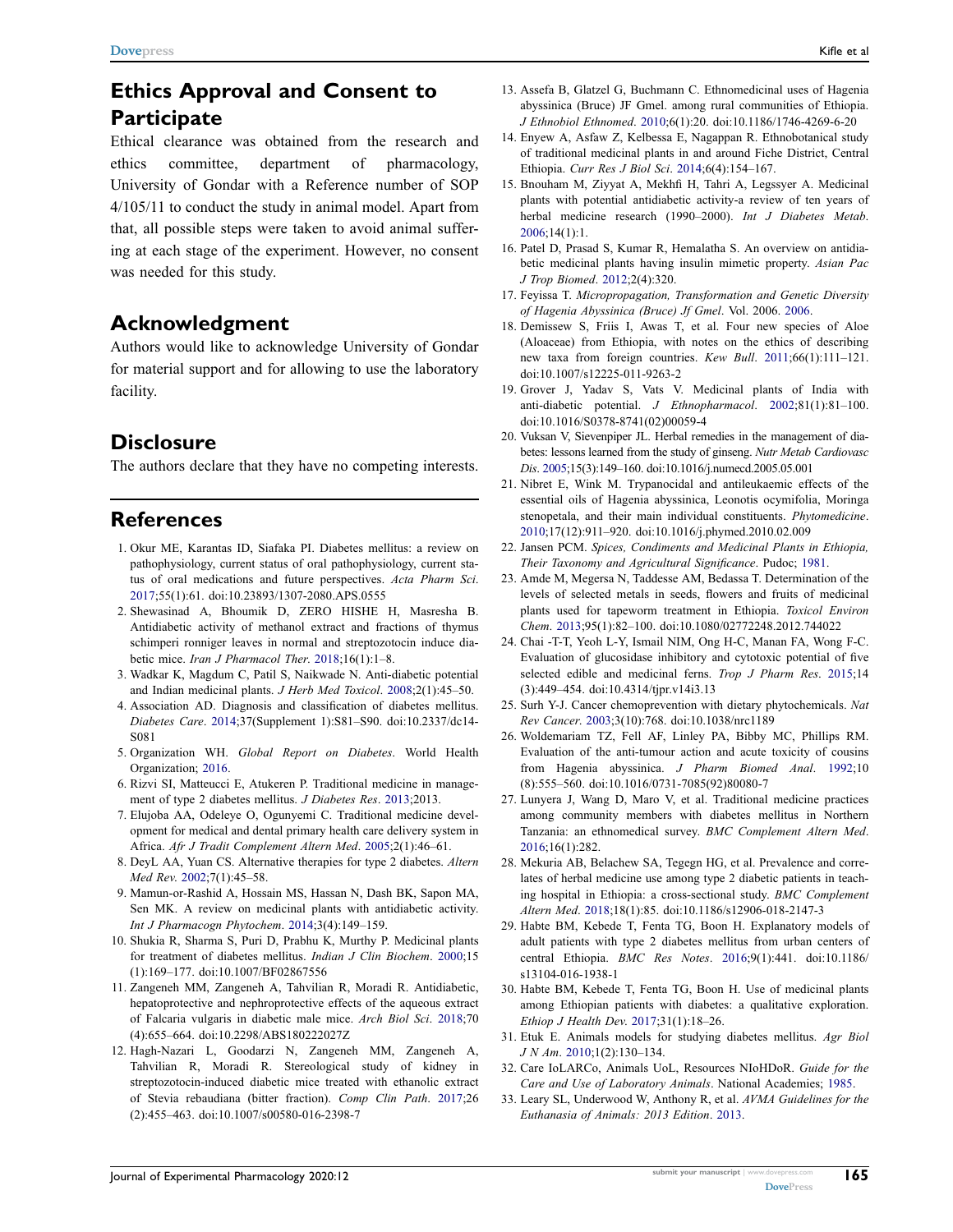- <span id="page-15-0"></span>34. Mathewos Anza FW, Libsu S, Mamo F, Endale M. Phytochemical screening and antibacterial activity of leaves extract of Bersama abyssinica. J Adv Botany Zool. [2015;](#page-2-3)3(2):1–5.
- <span id="page-15-1"></span>35. Molla M, Gemeda N, Abay SM. Investigating potential modes of actions of mimusops kummel fruit extract and solvent fractions for their antidiarrheal activities in mice. Evid Based Complement Alternat Med. [2017](#page-2-4);2017:1–11. doi:[10.1155/2017/4103410](https://doi.org/10.1155/2017/4103410)
- <span id="page-15-2"></span>36. Kashimawo A, Kolawole J, Ahmadu A. Bioassay Guided Fractionation and α-Amylase Inhibitory Activity of Lupeol from the Stem Bark of Faidherbia Albida Del. Mimosaceae.
- <span id="page-15-3"></span>37. Trease G, Evans M. Text Book of Pharmacognosy 13th Edition Bailiere Tindall. London, Toronto: Tokyo. Pgs; [1989](#page-3-1):200–201.
- 38. Pandey A, Tripathi S. Concept of standardization, extraction and pre phytochemical screening strategies for herbal drug. Int J Pharmacogn Phytochem. 2014;2(5).
- <span id="page-15-4"></span>39. Tiwari P, Kumar B, Kaur M, Kaur G, Kaur H. Phytochemical screening and extraction: a review. IPS. [2011;](#page-3-1)1(1):98–106.
- <span id="page-15-5"></span>40. Tesfaye A, Makonnen E, Gedamu S. Hypoglycemic and anti-hyperglycemic activity of aqueous extract of Justicia Schimperiana leaves in normal and streptozotocin-induced diabetic mice. Int J Pharm Sci Res. [2016;](#page-3-2)7(2):107–113.
- <span id="page-15-6"></span>41. Tamiru W, Engidawork E, Asres K. Evaluation of the effects of 80% methanolic leaf extract of Caylusea abyssinica (fresen.) fisch. & Mey. on glucose handling in normal, glucose loaded and diabetic rodents. BMC Complement Altern Med. [2012;](#page-3-2)12(1):151. doi:[10.1186/1472-](https://doi.org/10.1186/1472-6882-12-151) [6882-12-151](https://doi.org/10.1186/1472-6882-12-151)
- <span id="page-15-7"></span>42. OCDE O. Acute oral toxicity: up and down procedure. OECD Guideline Test Chem. [2008;](#page-3-3)425:1–2.
- <span id="page-15-8"></span>43. Wickramaratne MN, Punchihewa J, Wickramaratne D. In-vitro alpha amylase inhibitory activity of the leaf extracts of Adenanthera pavonina. BMC Complement Altern Med. [2016;](#page-3-4)16(1):466. doi:[10.1186/s12906-016-1452-y](https://doi.org/10.1186/s12906-016-1452-y)
- <span id="page-15-9"></span>44. Brand-Williams W, Cuvelier M-E, Berset C. Use of a free radical method to evaluate antioxidant activity. LWT Food Sci Technol. [1995;](#page-4-0)28(1):25–30. doi:[10.1016/S0023-6438\(95\)80008-5](https://doi.org/10.1016/S0023-6438(95)80008-5)
- <span id="page-15-10"></span>45. The OECD guidelines for testing of chemicals. Acute Oral Toxicity: Up- and- Down procedure. [2008.](#page-4-1) 1–27
- <span id="page-15-11"></span>46. Birru EM, Abdelwuhab M, Shewamene Z. Effect of hydroalcoholic leaves extract of Indigofera spicata Forssk. on blood glucose level of normal, glucose loaded and diabetic rodents. BMC Complement Altern Med. [2015](#page-4-2);15(1):321. doi:[10.1186/s12906-](https://doi.org/10.1186/s12906-015-0852-8) [015-0852-8](https://doi.org/10.1186/s12906-015-0852-8)
- <span id="page-15-12"></span>47. Bowe JE, Franklin ZJ, Hauge-Evans AC, King AJ, Persaud SJ, Jones PM. Metabolic phenotyping guidelines: assessing glucose homeostasis in rodent models. *J Endocrinol*. [2014](#page-4-3);222(3):G13-G25. doi:[10.1530/JOE-14-0182](https://doi.org/10.1530/JOE-14-0182)
- <span id="page-15-13"></span>48. Ayala JE, Samuel VT, Morton GJ, et al. Standard operating procedures for describing and performing metabolic tests of glucose homeostasis in mice. Dis Model Mech. [2010;](#page-4-3)dmm. 006239.
- <span id="page-15-14"></span>49. Baquer NZ, Kumar P, Taha A, Kale R, Cowsik S, McLean P. Metabolic and molecular action of Trigonella foenum-graecum (fenugreek) and trace metals in experimental diabetic tissues. J Biosci. [2011](#page-5-1);36(2):383–396. doi:[10.1007/s12038-011-9042-0](https://doi.org/10.1007/s12038-011-9042-0)
- <span id="page-15-15"></span>50. Toma A, Makonnen E, Mekonnen Y, Debella A, Adisakwattana S. Antidiabetic activities of aqueous ethanol and n-butanol fraction of Moringa stenopetala leaves in streptozotocin-induced diabetic rats. BMC Complement Altern Med. [2015](#page-5-2);15(1):242. doi:[10.1186/s12906-](https://doi.org/10.1186/s12906-015-0779-0) [015-0779-0](https://doi.org/10.1186/s12906-015-0779-0)
- <span id="page-15-16"></span>51. Sharma S, Choudhary M, Bhardwaj S, Choudhary N, Rana AC. Hypoglycemic potential of alcoholic root extract of Cassia occidentalis Linn. in streptozotocin induced diabetes in albino mice. Bull Fac Pharm Cairo Univ. [2014](#page-5-2);52(2):211–217. doi:[10.1016/j.bfopcu.2014.09.003](https://doi.org/10.1016/j.bfopcu.2014.09.003)
- <span id="page-15-17"></span>52. Rai PK, Srivastava AK, Sharma B, Dhar P, Mishra AK, Watal G. Use of laser-induced breakdown spectroscopy for the detection of glycemic elements in Indian medicinal plants. Evid Based Complement Alternat Med. [2013](#page-10-2);2013:1–9. doi:[10.1155/2013/406365](https://doi.org/10.1155/2013/406365)
- <span id="page-15-18"></span>53. Watal G, Dhar P, Srivastava SK, Sharma B. Herbal medicine as an alternative medicine for treating diabetes: the global burden. Evid Based Complement Alternat Med. [2014;](#page-10-2)2014:1–2. doi:[10.1155/2014/](https://doi.org/10.1155/2014/596071) [596071](https://doi.org/10.1155/2014/596071)
- <span id="page-15-19"></span>54. Jemal D Toxicological Study of Glinus Lotoides and Hagenia abyssinica: Traditionally Used Taenicidal Herbs in Ethiopia. A thesis, School of Graduate Studies, AAU; [2005.](#page-11-0) 43–74.
- <span id="page-15-20"></span>55. Sharma B, Salunke R, Balomajumder C, Daniel S, Roy P. Antidiabetic potential of alkaloid rich fraction from Capparis decidua on diabetic mice. J Ethnopharmacol. [2010](#page-11-1);127(2):457–462. doi:[10.101](https://doi.org/10.1016/j.jep.2009.10.013) [6/j.jep.2009.10.013](https://doi.org/10.1016/j.jep.2009.10.013)
- <span id="page-15-21"></span>56. Oliver-Bever B. Medicinal Plants in Tropical West Africa. Cambridge university press; [1986](#page-11-1).
- <span id="page-15-22"></span>57. Ivorra M, Paya M, Villar A. A review of natural products and plants as potential antidiabetic drugs. J Ethnopharmacol. [1989](#page-11-2);27 (3):243–275. doi:[10.1016/0378-8741\(89\)90001-9](https://doi.org/10.1016/0378-8741(89)90001-9)
- <span id="page-15-23"></span>58. Kameswara Rao BGR, Kesavulu MM, Appa Rao C. Herbal medicine: in the management of diabetes mellitus. Manphar Vaidhya Patrika. [1997](#page-11-2);1(4):33–35.
- <span id="page-15-24"></span>59. Sezik E, Aslan M, Yesilada E, Ito S. Hypoglycaemic activity of Gentiana olivieri and isolation of the active constituent through bioassay-directed fractionation techniques. Life Sci. [2005](#page-11-3);76 (11):1223–1238. doi:[10.1016/j.lfs.2004.07.024](https://doi.org/10.1016/j.lfs.2004.07.024)
- <span id="page-15-25"></span>60. Alexandru V, Balan M, Gaspar A, Coroiu V. Antioxidant activity, phenolics and flavonoid content of some selected Romanian medicinal plants. Planta Med. [2007](#page-11-4);73(09):P\_261. doi:[10.1055/s-2007-](https://doi.org/10.1055/s-2007-987042) [987042](https://doi.org/10.1055/s-2007-987042)
- <span id="page-15-26"></span>61. Sunmonu TO, Afolayan AJ. Evaluation of antidiabetic activity and associated toxicity of artemisia afra aqueous extract in wistar rats. Evid Based Complement Alternat Med. [2013;](#page-11-5)2013:1–8. doi:[10.1155/](https://doi.org/10.1155/2013/929074) [2013/929074](https://doi.org/10.1155/2013/929074)
- <span id="page-15-27"></span>62. Wolde T, Behailu Bizuayehu TH, Tiruha K, Tiruha K. Phytochemical analysis and antimicrobial activity of Hagenia abyssinica. Indian J Pharm Pharmacol. [2016;](#page-11-6)3(3):127–134. doi:[10.5958/2393-908](https://doi.org/10.5958/2393-9087.2016.00028.5) [7.2016.00028.5](https://doi.org/10.5958/2393-9087.2016.00028.5)
- <span id="page-15-28"></span>63. Yoon J-Y, Choi H, Jun H-S. The effect of phloroglucinol, a component of Ecklonia cava extract, on hepatic glucose production. Mar Drugs. [2017;](#page-11-7)15(4):106.
- 64. van Loon LJ, Kruijshoop M, Menheere PP, Wagenmakers AJ, Saris WH, Keizer HA. Amino acid ingestion strongly enhances insulin secretion in patients with long-term type 2 diabetes. Diabetes Care. 2003;26(3):625–630. doi:[10.2337/diacare.26.3.625](https://doi.org/10.2337/diacare.26.3.625)
- 65. Newsholme P, Brennan L, Bender K. Amino acid metabolism, β-cell function, and diabetes. Diabetes. 2006;55(Supplement 2):S39–S47. doi:[10.2337/db06-S006](https://doi.org/10.2337/db06-S006)
- 66. Marunaka Y. The proposal of molecular mechanisms of weak organic acids intake-induced improvement of insulin resistance in diabetes mellitus via elevation of interstitial fluid pH. Int J Mol Sci. 2018;19 (10):3244. doi:[10.3390/ijms19103244](https://doi.org/10.3390/ijms19103244)
- 67. Ohly P, Dohle C, Abel J, Seissler J, Gleichmann H. Zinc sulphate induces metallothionein in pancreatic islets of mice and protects against diabetes induced by multiple low doses of streptozotocin. Diabetologia. 2000;43(8):1020–1030. doi:[10.1007/s001250050009](https://doi.org/10.1007/s001250050009)
- <span id="page-15-29"></span>68. Cefalu WT, Hu FB. Role of chromium in human health and in diabetes. Diabetes Care. [2004;](#page-11-7)27(11):2741–2751. doi:[10.2337/](https://doi.org/10.2337/diacare.27.11.2741) [diacare.27.11.2741](https://doi.org/10.2337/diacare.27.11.2741)
- <span id="page-15-30"></span>69. Aloulou A, Hamden K, Elloumi D, et al. Hypoglycemic and antilipidemic properties of kombucha tea in alloxan-induced diabetic rats. BMC Complement Altern Med. [2012](#page-11-8);12(1):63.
- <span id="page-15-31"></span>70. Kim J-S, Kwon C-S, SoN KH. Inhibition of alpha-glucosidase and amylase by luteolin, a flavonoid. Biosci Biotechnol Biochem. [2000](#page-11-9);64 (11):2458–2461. doi:[10.1271/bbb.64.2458](https://doi.org/10.1271/bbb.64.2458)
- <span id="page-15-32"></span>71. Sharma SB, Nasir A, Prabhu KM, Murthy PS. Antihyperglycemic effect of the fruit-pulp of Eugenia jambolana in experimental diabetes mellitus. J Ethnopharmacol. [2006;](#page-11-10)104(3):367–373. doi:[10.1016/j.](https://doi.org/10.1016/j.jep.2005.10.033) [jep.2005.10.033](https://doi.org/10.1016/j.jep.2005.10.033)